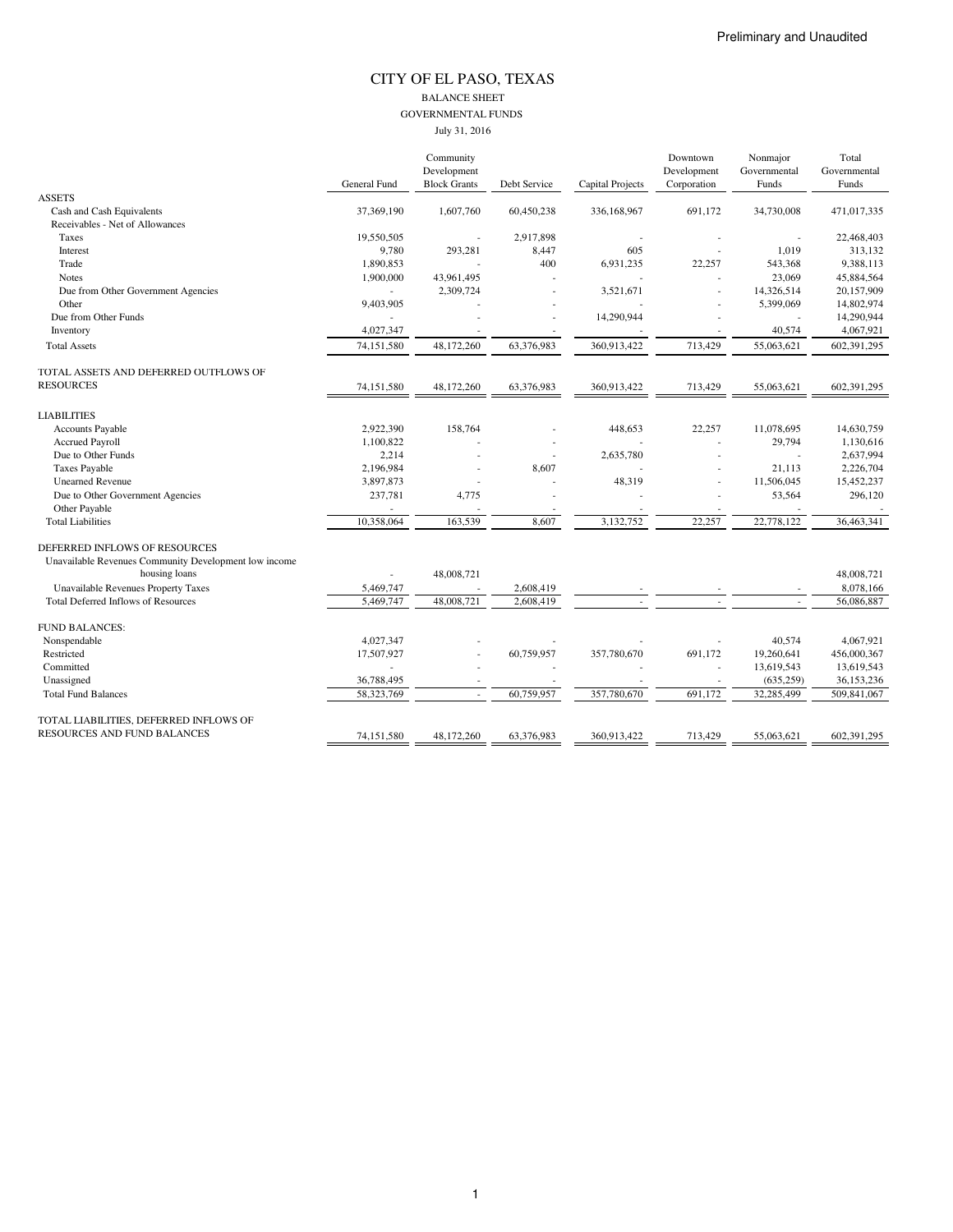#### STATEMENT OF REVENUES, EXPENDITURES AND CHANGES IN FUND BALANCES

#### GOVERNMENTAL FUNDS

|                                                  | General Fund | Community<br>Development<br><b>Block Grants</b> | Debt Service    | Capital Projects | Downtown<br>Development<br>Corporation | Nonmajor<br>Governmental<br>Funds | Total<br>Governmental<br>Funds |
|--------------------------------------------------|--------------|-------------------------------------------------|-----------------|------------------|----------------------------------------|-----------------------------------|--------------------------------|
| <b>REVENUES</b>                                  |              |                                                 |                 |                  |                                        |                                   |                                |
| Property Taxes                                   | 153,459,563  |                                                 | 80,644,730      |                  |                                        | 2,531,389                         | 236,635,682                    |
| Penalties and Interest-Delinquent taxes          | 1,103,972    |                                                 | 561,828         |                  |                                        |                                   | 1,665,800                      |
| Sales Taxes                                      | 77,494,326   |                                                 | ä,              | 3,245,776        | 2,141,757                              | 5,845,169                         | 88,727,028                     |
| <b>Franchise Fees</b>                            | 40,124,911   |                                                 |                 |                  |                                        | 3,345,025                         | 43,469,936                     |
| <b>Charges for Services</b>                      | 28,794,546   | 3,108,418                                       | 1,178,523       | 3,594,984        | 77,513                                 | 26,868,420                        | 63,622,404                     |
| Fines and Forfeitures                            | 10,036,832   |                                                 |                 |                  |                                        | 1,733,866                         | 11,770,698                     |
| Licenses and Permits                             | 12,675,856   |                                                 |                 |                  | ÷.                                     | 26,000                            | 12,701,856                     |
| <b>Ticket Sales</b>                              |              |                                                 |                 |                  | 161,668                                |                                   | 161,668                        |
| <b>Intergovernmental Revenues</b>                | 249,659      | 10,748,415                                      |                 | 4,783,038        |                                        | 15,272,146                        | 31,053,258                     |
| County Participation                             | 351,877      |                                                 |                 |                  |                                        |                                   | 351,877                        |
| Interest                                         | 8,744        |                                                 |                 | 1,555            | $\overline{4}$                         |                                   | 10,303                         |
| Rents and Other                                  | 976,498      | 258,329                                         |                 |                  | 400,000                                | 2,514,757                         | 4,149,584                      |
| Net Decrease in the Fair Value of Investments    |              |                                                 | 2,124,181       |                  | 140,208                                |                                   | 2,264,389                      |
| <b>TOTAL REVENUES</b>                            | 325,276,784  | 14,115,162                                      | 84,509,262      | 11,625,353       | 2,921,150                              | 58,136,772                        | 496,584,483                    |
| <b>EXPENDITURES</b>                              |              |                                                 |                 |                  |                                        |                                   |                                |
| Current:                                         |              |                                                 |                 |                  |                                        |                                   |                                |
| General Government                               | 24,987,972   | 175,750                                         |                 | 70.789           |                                        | 882.351                           | 26.116.862                     |
| <b>Public Safety</b>                             | 189,031,668  |                                                 |                 |                  |                                        | 10,064,959                        | 199,096,627                    |
| <b>Public Works</b>                              | 30,251,048   |                                                 |                 | 420,117          |                                        | 4,122,813                         | 34,793,978                     |
| <b>Facilities Maintenance</b>                    | 373          |                                                 |                 |                  |                                        |                                   | 373                            |
| Public Health                                    | 4,669,129    |                                                 |                 |                  |                                        | 11,890,857                        | 16,559,986                     |
| Parks Department                                 | 17,107,032   | 243,074                                         |                 |                  |                                        | 1,416,564                         | 18,766,670                     |
| Library                                          | 7,662,087    |                                                 |                 |                  |                                        | 286,486                           | 7,948,573                      |
| Non Departmental                                 | 18,589,870   | 700                                             |                 |                  |                                        | 296,444                           | 18,887,014                     |
| Culture and Recreation                           | 5,588,657    |                                                 |                 | 663,377          |                                        | 15,841,441                        | 22,093,475                     |
| Economic Development                             | 7,657,659    |                                                 |                 | 2,226,565        |                                        | 7,202,530                         | 17,086,754                     |
| Environmental Code Compliance                    |              |                                                 |                 |                  |                                        | 415,808                           | 415,808                        |
| Community and Human Development                  | 292,571      | 8,821,945                                       |                 |                  |                                        | 362,357                           | 9,476,873                      |
| Debt Service:                                    |              |                                                 |                 |                  |                                        |                                   |                                |
| Principal                                        | 3,851,279    |                                                 |                 |                  |                                        |                                   | 3,851,279                      |
| <b>Interest Expense</b>                          | 401,059      |                                                 | 37,366,256      |                  | 3,988,563                              |                                   | 41,755,878                     |
| Payment to Refunding Bond Escrow Agent           |              |                                                 |                 |                  | 17,455,000                             |                                   | 17,455,000                     |
| <b>Fiscal Fees</b>                               | ÷,           |                                                 | 1,126,550       | 2,210,336        | 301,090                                |                                   | 3,637,976                      |
| Capital Outlay                                   | 63,211       | 4,873,693                                       |                 | 28,086,805       |                                        | 899,590                           | 33,923,299                     |
| TOTAL EXPENDITURES                               | 310,153,615  | 14,115,162                                      | 38,492,806      | 33,677,989       | 21,744,653                             | 53,682,200                        | 471,866,425                    |
| Excess(Deficiency) of revenues over expenditures | 15,123,169   |                                                 | 46,016,456      | (22,052,636)     | (18, 823, 503)                         | 4,454,572                         | 24,718,058                     |
| OTHER FINANCING SOURCES(USES):                   |              |                                                 |                 |                  |                                        |                                   |                                |
| Transfers In                                     | 14,853,115   |                                                 | 6,019,083       | 5,957,525        | 115,861                                | 6,469,213                         | 33,414,797                     |
| <b>Transfers Out</b>                             | (14,998,541) |                                                 |                 | (7,190,800)      |                                        | (6,422,679)                       | (28,612,020)                   |
| Face Amount of Bonds Issued                      |              |                                                 |                 | 254,575,000      |                                        |                                   | 254,575,000                    |
| Face Amount of Refunding Bonds Issued            |              |                                                 | 121,260,000     |                  | 17,665,000                             |                                   | 138,925,000                    |
| Premium on Issuance of Bonds                     |              |                                                 | 18,276,214      | 41,780,204       | 1,163,237                              |                                   | 61,219,655                     |
| Payment to Refunding Bond Escrow Agent           |              |                                                 | (135, 475, 000) |                  |                                        |                                   | (135, 475, 000)                |
| Proceeds from Sale of Capital Assets             |              |                                                 |                 | 137,900          |                                        |                                   | 137,900                        |
| Loan Proceeds                                    |              |                                                 |                 | 656,449          |                                        |                                   | 656,449                        |
| Other Sources (Uses)                             |              |                                                 | 1,063,090       |                  |                                        | 3,025,008                         | 4,088,098                      |
| TOTAL OTHER FINANCING SOURCES(USES)              | (145, 426)   | ÷,                                              | 11,143,387      | 295,916,278      | 18,944,098                             | 3,071,542                         | 328,929,879                    |
| Net change in fund balances                      | 14,977,743   |                                                 | 57,159,843      | 273,863,642      | 120,595                                | 7,526,114                         | 353,647,937                    |
| Fund balances - beginning of year                | 43,346,026   |                                                 | 3,600,114       | 83,917,028       | 570,577                                | 24,759,385                        | 156, 193, 130                  |
| Fund balances - end of period                    | 58,323,769   |                                                 | 60,759,957      | 357,780,670      | 691,172                                | 32,285,499                        | 509,841,067                    |
|                                                  |              |                                                 |                 |                  |                                        |                                   |                                |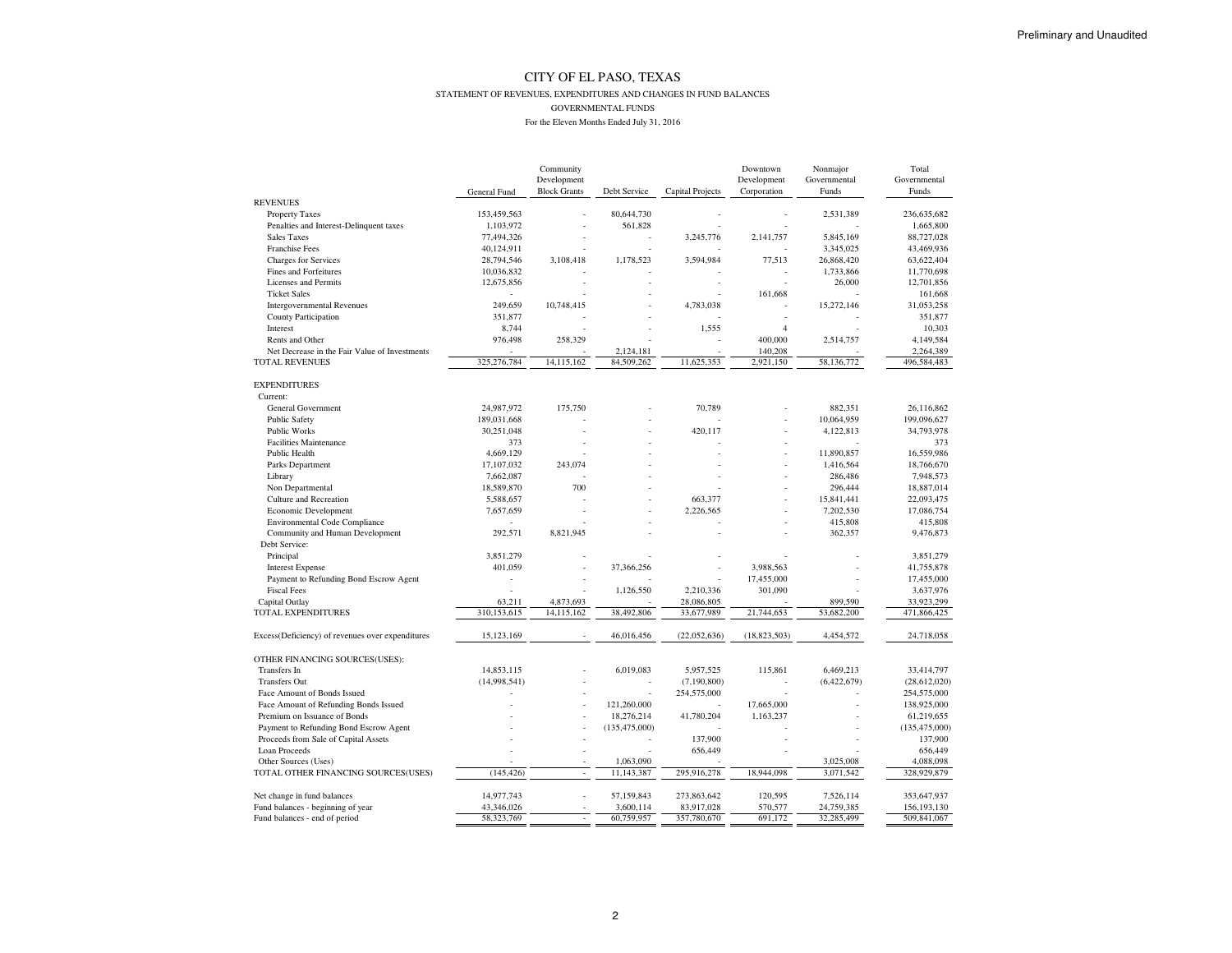### STATEMENT OF NET POSITION CITY OF EL PASO, TEXAS July 31, 2016 PROPRIETARY FUNDS

|                                                       | Business-type Activities - Enterprise Funds |                            |                     |                                 |                                      |                |                       |
|-------------------------------------------------------|---------------------------------------------|----------------------------|---------------------|---------------------------------|--------------------------------------|----------------|-----------------------|
|                                                       |                                             |                            |                     |                                 |                                      |                |                       |
|                                                       | El Paso                                     |                            |                     |                                 |                                      |                | Governmental          |
|                                                       | International                               | Environment<br>al Services |                     | International<br><b>Bridges</b> | Tax Office<br><b>Enterprise Fund</b> |                | Activities - Internal |
| <b>ASSETS</b>                                         | Airport                                     |                            | <b>Mass Transit</b> |                                 |                                      | Totals         | Service Funds         |
| Current assets:                                       |                                             |                            |                     |                                 |                                      |                |                       |
| Cash and Cash Equivalents                             | 34,302,058                                  | 28,749,889                 | (17,989,423)        | 5,764,042                       | 403,643                              | 51,230,209     | 27.780.384            |
| Receivables - Net of Allowances:                      |                                             |                            |                     |                                 |                                      |                |                       |
| Taxes                                                 |                                             |                            | 6,394,090           |                                 |                                      | 6,394,090      |                       |
| Interest                                              | 18,863                                      |                            |                     | 1,185                           |                                      | 20,048         | 7,069                 |
| Trade                                                 | 987,826                                     | 3,782,396                  | 235,260             |                                 |                                      | 5,005,482      | 509,100               |
| Due from Other Government Agencies                    | 3,467,035                                   | 76,053                     | 1,496,371           |                                 |                                      | 5,039,459      |                       |
| Prepaid Items                                         | 417,094                                     |                            | 92,153              |                                 |                                      | 509,247        | 980,064               |
| Due From Other Funds                                  |                                             |                            | 2,635,780           |                                 |                                      | 2,635,780      |                       |
| Inventory                                             | 1,544,952                                   |                            | 3,810,942           |                                 |                                      | 5,355,894      |                       |
| Total current assets                                  | 40,737,828                                  | 32,608,338                 | (3,324,827)         | 5.765.227                       | 403,643                              | 76,190,209     | 29,276,617            |
| Noncurrent assets:                                    |                                             |                            |                     |                                 |                                      |                |                       |
| Restricted Cash and Cash Equivalents                  |                                             | 19,339,676                 |                     | (55,768)                        |                                      | 19,283,908     |                       |
| Capital Assets:                                       |                                             |                            |                     |                                 |                                      |                |                       |
| Land                                                  | 1,381,099                                   | 6,887,813                  | 11,871,902          | 2,469,531                       |                                      | 22,610,345     |                       |
| Buildings, Improvements & Equipment, Net              | 190,003,697                                 | 27,842,434                 | 108,729,575         | 15,526,152                      |                                      | 342, 101, 858  | 119,840               |
| Construction in Progress                              | 75,723,568                                  | 10,576,597                 | 49,328,552          | 207,357                         | 29,346                               | 135,865,420    | 302,648               |
| Total noncurrent assets                               | 267,108,364                                 | 64,646,520                 | 169,930,029         | 18, 147, 272                    | 29,346                               | 519,861,531    | 422,488               |
| <b>TOTAL ASSETS</b>                                   | 307,846,192                                 | 97,254,858                 | 166,605,202         | 23,912,499                      | 432,989                              | 596,051,740    | 29,699,105            |
| DEFERRED OUTFLOWS OF RESOURCES                        |                                             |                            |                     |                                 |                                      |                |                       |
| Deferred Outflow of Resources - Pension Contributions | 1,163,933                                   | 1,745,489                  | 3.152.089           | 216,260                         |                                      | 6,277,771      | 504,872               |
| Deferred Outflow of Resources - Econ/Demog Losses     | 189,147                                     | 283,654                    | 512,235             | 35,144                          |                                      | 1,020,180      | 82,045                |
| <b>Total Deferred Outflows of Resources</b>           | 1,353,080                                   | 2,029,143                  | 3,664,324           | 251,404                         |                                      | 7,297,951      | 586,917               |
| Total Assets & Deferred Outflows                      | 309,199,272                                 | 99,284,001                 | 170,269,526         | 24, 163, 903                    | 432,989                              | 603,349,691    | 30,286,022            |
| <b>LIABILITIES</b>                                    |                                             |                            |                     |                                 |                                      |                |                       |
| Current liabilities:                                  |                                             |                            |                     |                                 |                                      |                |                       |
| Accounts Payable                                      | 585,986                                     | 558,936                    | 2,233,193           | 70,469                          | 2,286                                | 3,450,870      | 3,313,363             |
| <b>Accrued Payroll</b>                                | 39,253                                      |                            |                     |                                 |                                      | 39,253         |                       |
| Current Portion - Bonds, Notes and Capital            | 1,202,425                                   | 1,372,756                  | 1,720,859           | 1,178,526                       |                                      | 5,474,566      |                       |
| Due to Other Funds                                    | 1,347,752                                   | 2,153,106                  | 10,367,834          | 422,253                         |                                      | 14,290,945     |                       |
| <b>Taxes Payable</b>                                  | 61,069                                      |                            | 10                  |                                 |                                      | 61,079         |                       |
| Interest Payable on Bonds and Notes                   | 102,536                                     | 41,804                     | 91,907              | 13,802                          |                                      | 250,049        |                       |
| <b>Unearned Revenue</b>                               | 1,105,104                                   | 5,150                      | 622                 | 5,000                           |                                      | 1,115,876      |                       |
| Construction Contracts and Retainage Payable          | 2,624,780                                   |                            |                     |                                 |                                      | 2,624,780      |                       |
| Compensated Absences - Current                        | 1,827,771                                   | 988,970                    | 1,493,510           | 157,135                         |                                      | 4,467,386      |                       |
| Landfill Closure Costs - Current                      |                                             | 992,875                    |                     |                                 |                                      | 992,875        |                       |
| Total current liabilities                             | 8,896,676                                   | 6,113,597                  | 15,907,935          | 1,847,185                       | 2,286                                | 32,767,679     | 3,313,363             |
| Noncurrent liabilities:                               |                                             |                            |                     |                                 |                                      |                |                       |
| Certificates of Obligation Bonds                      | ä,                                          | 21,286,615                 | 57,071,021          | 6,168,228                       |                                      | 84,525,864     |                       |
| Revenue Bonds                                         | 56,289,044                                  |                            |                     | (167, 547)                      |                                      | 56,121,497     |                       |
| <b>Compensated Absences</b>                           | 515,525                                     | 278,940                    | 421,247             | 44,320                          |                                      | 1,260,032      | 432,132               |
| <b>Landfill Closure Costs</b>                         |                                             | 18,224,756                 |                     |                                 |                                      | 18,224,756     |                       |
| Delta Transfer Station Closure Costs                  |                                             | 122,045                    |                     |                                 |                                      | 122,045        |                       |
| Claims and Judgments                                  |                                             |                            | 328,805             |                                 |                                      | 328,805        | 15,220,661            |
| Net Pension Obligation                                | 6,461,516                                   | 9,690,003                  | 17,498,673          | 747,751                         |                                      | 34,397,943     | 2,802,774             |
| Other Postemployment Benefits                         | 4,547,191                                   | 6,211,703                  | 9,704,452           | 941,606                         |                                      | 21,404,952     | 1,846,793             |
| Total noncurrent liabilities                          | 67,813,276                                  | 55,814,062                 | 85,024,198          | 7,734,358                       |                                      | 216,385,894    | 20,302,360            |
| <b>TOTAL LIABILITIES</b>                              | 76,709,952                                  | 61,927,659                 | 100,932,133         | 9,581,543                       | 2,286                                | 249,153,573    | 23,615,723            |
| DEFERRED INFLOWS OF RESOURCES                         |                                             |                            |                     |                                 |                                      |                |                       |
| Deferred Inflow of Resources - Investment Earnings    | 2,437,059                                   | 3,654,731                  | 6,599,889           | 905,618                         |                                      | 13,597,297     | 1,057,108             |
| Total Deferred Inflows of Resources                   | 2,437,059                                   | 3,654,731                  | 6,599,889           | 905,618                         |                                      | 13,597,297     | 1,057,108             |
| <b>NET POSITION</b>                                   |                                             |                            |                     |                                 |                                      |                |                       |
| Net investment in capital assets                      | 208,092,004                                 | 23,978,425                 | 112,767,101         | 12,188,557                      |                                      | 357,026,087    | 75,882                |
| Unrestricted                                          | 21,960,257                                  | 9,723,186                  | (50,029,597)        | 1,488,185                       | 430,703                              | (16, 427, 266) | 5,537,309             |
| TOTAL NET POSITION                                    | 230,052,261                                 | 33,701,611                 | 62,737,504          | 13,676,742                      | 430,703                              | 340,598,821    | 5,613,191             |
| TOTAL LIABILITIES AND NET POSITION                    | 309,199,272                                 | 99,284,001                 | 170,269,526         | 24,163,903                      | 432,989                              | 603,349,691    | 30,286,022            |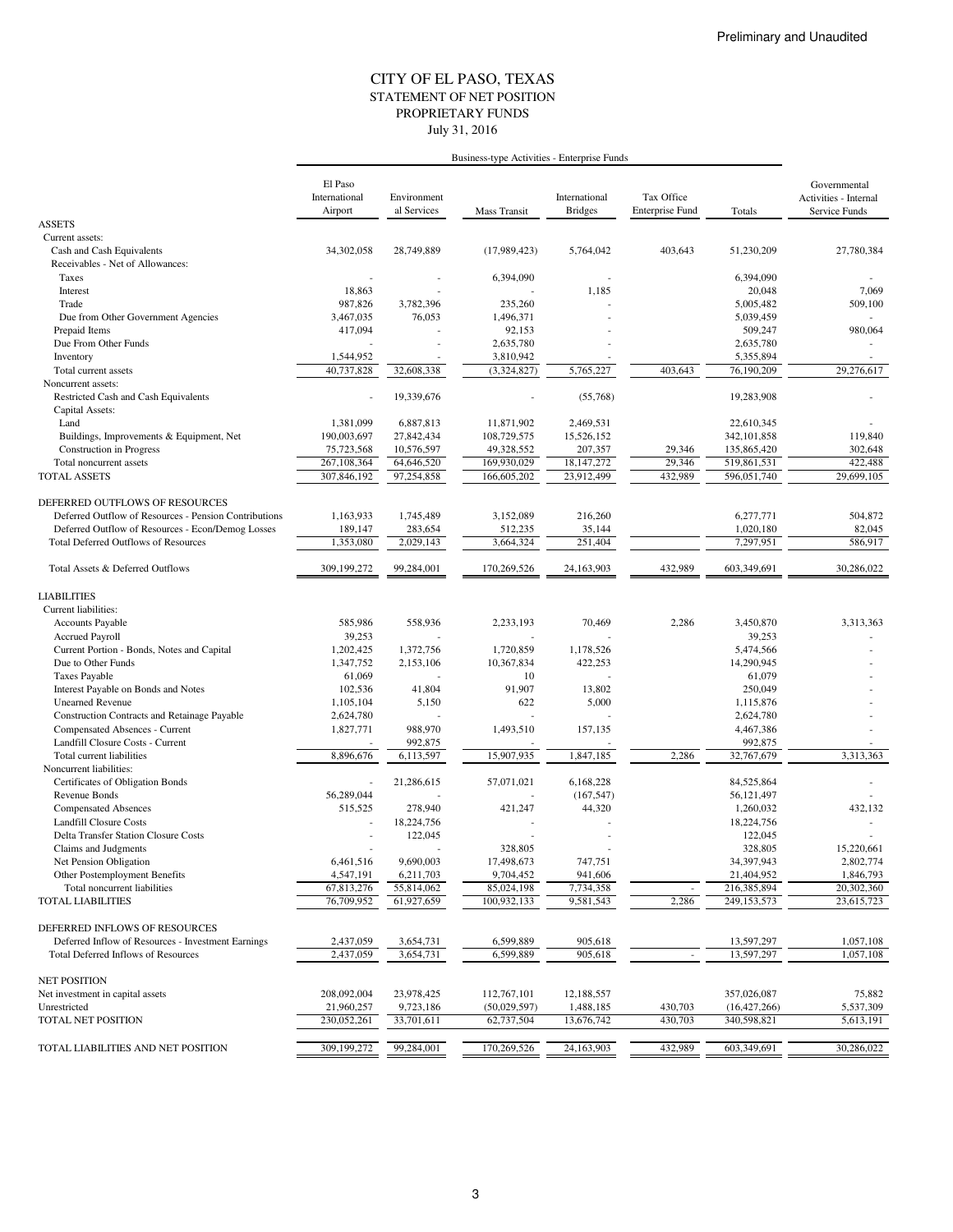#### CITY OF EL PASO, TEXAS STATEMENT OF REVENUES, EXPENSES AND CHANGES IN FUND NET POSITIONPROPRIETARY FUNDSFor the Eleven Months Ended July 31, 2016

| Business-type Activities - Enterprise Funds |  |  |
|---------------------------------------------|--|--|
|                                             |  |  |

|                                               |                     | El Paso                  |                     |                           |                            |                     |                     |                                 |                            | Tax Office               |                | Governmental<br>Activities -     |
|-----------------------------------------------|---------------------|--------------------------|---------------------|---------------------------|----------------------------|---------------------|---------------------|---------------------------------|----------------------------|--------------------------|----------------|----------------------------------|
|                                               | Operating<br>Budget | International<br>Airport | Operating<br>Budget | Environmental<br>Services | Operating<br><b>Budget</b> | <b>Mass Transit</b> | Operating<br>Budget | International<br><b>Bridges</b> | Operating<br><b>Budget</b> | Enterprise<br>Fund       | Total          | <b>Internal Service</b><br>Funds |
| <b>OPERATING REVENUES:</b>                    |                     |                          |                     |                           |                            |                     |                     |                                 |                            |                          |                |                                  |
| <b>Intergovernmental Revenues</b>             |                     |                          |                     |                           |                            |                     | $\overline{a}$      |                                 | 3,193,092                  | 1,561,832                | 1,561,832      |                                  |
| Penalties and Interest-Delinquent taxes       |                     |                          |                     |                           |                            |                     |                     | $\overline{\phantom{a}}$        | 30,000                     | 469,463                  | 469,463        |                                  |
| Charges of Rentals and Fees                   | 37,088,254          | 32,532,729               | 46,144,656          | 43,269,920                | 40,000                     | 120,927             | 83,249              | 37,783                          |                            |                          | 75,961,359     |                                  |
| Charges of Tolls                              |                     |                          |                     |                           |                            |                     | 21,338,521          | 20,034,676                      |                            |                          | 20,034,676     |                                  |
| Charges of Fares and Fees                     | 433,500             | 309,302                  | 410,604             | 279,593                   | 12,124,700                 | 8,763,961           |                     |                                 |                            |                          | 9,352,856      |                                  |
| Sales to Departments                          |                     |                          |                     | 64,065                    |                            |                     |                     |                                 |                            |                          | 64,065         | 15,555,680                       |
| <b>Premium Contributions</b>                  |                     |                          |                     |                           |                            |                     |                     |                                 |                            |                          |                | 56,553,453                       |
| <b>General Revenues</b>                       | 215,882             | 250,223                  | 1,059,429           | 724,061                   | 2,600,000                  | 2,356,610           | 670,847             | 323,409                         |                            |                          | 3,654,303      | 731,359                          |
| <b>Total Operating Revenues</b>               | 37,737,636          | 33,092,254               | 47,614,689          | 44,337,639                | 14,764,700                 | 11,241,498          | 22,092,617          | 20,395,868                      | 3,223,092                  | 2,031,295                | 111,098,554    | 72,840,492                       |
| <b>OPERATING EXPENSES:</b>                    |                     |                          |                     |                           |                            |                     |                     |                                 |                            |                          |                |                                  |
| <b>Personnel Services</b>                     | 16,827,071          | 15,449,293               | 21,153,676          | 19,252,442                | 31,673,594                 | 32,296,704          | 2,896,938           | 2,730,946                       | 1,202,143                  | 910,191                  | 70,639,576     | 5,859,887                        |
| <b>Contractual Services</b>                   | 99,000              | 12,360                   | 10,000              | 5,198                     |                            |                     | 2,925,926           | 1,332,565                       |                            | $\overline{\phantom{a}}$ | 1,350,123      |                                  |
| <b>Professional Services</b>                  | 1,022,200           | 531,667                  | 148,433             | 25,001                    | 307,000                    | 115,287             | 27,653              | 7,370                           |                            | . .                      | 679,325        | 1,063,112                        |
| <b>Outside Contracts</b>                      | 7,022,362           | 5,226,090                | 2,381,364           | 2,160,043                 | 12,813,177                 | 10,722,992          | 1,401,626           | 1,099,451                       | 216,377                    | 230,579                  | 19,439,155     | 2,741,036                        |
| Fuel and Lubricants                           | 343,570             | 116,989                  | 4,120,185           | 1,906,295                 | 4,636,500                  | 2,667,018           | 11,350              | 3,972                           | 500                        | 73                       | 4,694,347      | 3,802,317                        |
| Materials and Supplies                        | 1,239,605           | 1,063,630                | 8,015,685           | 7,056,253                 | 3,673,889                  | 4,868,556           | 200,927             | 123,199                         | 150,173                    | 133,526                  | 13,245,164     | 4,454,376                        |
| Communications                                | 396,825             | 160,030                  | 311,554             | 229,515                   | 181,490                    | 106,286             | 27,394              | 17,384                          |                            |                          | 513,215        | 519                              |
| <b>Utilities</b>                              | 1,953,099           | 1,424,646                | 216,385             | 174,865                   | 1,345,000                  | 1,148,253           | 91,500              | 65,721                          |                            | ۰.                       | 2,813,485      | 21,214                           |
| Operating Leases                              | 54,200              | 20,528                   | 55,407              | 32,067                    | 916,359                    | 657,961             | 346,754             | 344,037                         | 132,750                    | 127,360                  | 1,181,953      | 57,925                           |
| <b>Travel and Entertainment</b>               | 155,735             | 161,565                  | 74,325              | 69,990                    | 46,000                     | 45,304              | 12,600              | 19,869                          | 16,000                     | 11,995                   | 308,723        | 1,158                            |
| <b>Benefits Provided</b>                      | 500                 | 306                      |                     |                           | 40,000                     | 36,932              |                     |                                 |                            |                          | 37,238         | 50,412,292                       |
| Maintenance and Repairs                       | 1,168,627           | 752,961                  | 270,575             | 265,282                   | 541,055                    | 1,334,375           | 328,300             | 235,878                         |                            |                          | 2,588,496      | 1,483,136                        |
| Landfill and Transfer Station Utilization     |                     |                          | 3,001,005           | 1,834,497                 | $\overline{\phantom{a}}$   |                     |                     |                                 |                            |                          | 1,834,497      |                                  |
| <b>Other Operating Expenses</b>               | 2,680,231           | 1,656,608                | 6,847,848           | 4,957,235                 | 5,926,230                  | 5,726,874           | 89,500              | 83.355                          | 389,756                    | 186,868                  | 12,610,940     | 271,247                          |
| Depreciation                                  |                     | 10,616,270               |                     | 6,027,773                 |                            | 6,909,161           |                     | 1,244,092                       |                            |                          | 24,797,296     | 6,505                            |
| <b>Total Operating Expenses</b>               | 32,963,025          | 37,192,943               | 46,606,442          | 43,996,456                | 62,100,294                 | 66, 635, 703        | 8,360,468           | 7,307,839                       | 2,107,699                  | 1,600,592                | 156,733,533    | 70,174,724                       |
|                                               |                     |                          |                     |                           |                            |                     |                     |                                 |                            |                          |                |                                  |
| Operating Income (Loss)                       | 4,774,611           | (4,100,689)              | 1,008,247           | 341,183                   | (47, 335, 594)             | (55, 394, 205)      | 13,732,149          | 13.088.029                      | 1,115,393                  | 430,703                  | (45, 634, 979) | 2,665,768                        |
| NONOPERATING REVENUES (EXPENSES):             |                     |                          |                     |                           |                            |                     |                     |                                 |                            |                          |                |                                  |
| <b>Interest Revenue</b>                       | 90,000              | 593                      | 60,000              |                           |                            |                     |                     |                                 |                            |                          | 593            |                                  |
| <b>Interest Expense</b>                       |                     | (1,272,833)              | (953, 654)          | (476, 827)                | (1,937,615)                | (1,163,094)         | (354,050)           | (157, 425)                      |                            |                          | (3,070,179)    |                                  |
| Passenger Facility Charge                     |                     | 4,176,196                |                     |                           |                            |                     |                     |                                 |                            |                          | 4,176,196      |                                  |
| <b>Customer Facility Charge</b>               | 3,290,000           | 3,120,407                |                     |                           |                            |                     |                     |                                 |                            |                          | 3,120,407      |                                  |
| Sales Tax                                     |                     |                          |                     |                           | 41,357,944                 | 37,268,502          |                     |                                 |                            |                          | 37,268,502     |                                  |
| FTA Subsidy                                   |                     |                          |                     |                           | 11,500,000                 | 11,277,462          |                     |                                 |                            |                          | 11,277,462     |                                  |
| <b>Total NonOperating Revenues (Expenses)</b> | 3,380,000           | 6,024,363                | (893, 654)          | (476, 827)                | 50,920,329                 | 47,498,716          | (354,050)           | (157, 425)                      |                            |                          | 52,888,827     | $\sim$                           |
| Income (Loss) Before Capital Contributions    |                     |                          |                     |                           |                            |                     |                     |                                 |                            |                          |                |                                  |
| and Transfers                                 | 8,154,611           | 1,923,674                | 114,593             | (135, 644)                | 3,584,735                  | (7,895,489)         | 13,378,099          | 12,930,604                      | 1,115,393                  | 430,703                  | 7,253,848      | 2,665,768                        |
| <b>Capital Contributions</b>                  |                     | 7,361,206                |                     | 565,292                   |                            | 5,042,485           |                     |                                 |                            |                          | 12,968,983     |                                  |
| <b>Transfers Out</b>                          | (3,851,616)         | 52,105                   | (3,297,010)         | 7,302,164                 | (362,500)                  | 142,474             | (11, 317, 892)      | (11, 728, 587)                  |                            |                          | (4,231,844)    |                                  |
| Change in net assets                          | 4,302,995           | 9,336,985                | (3,182,417)         | 7,731,812                 | 3,222,235                  | (2,710,530)         | 2,060,207           | 1,202,017                       | 1,115,393                  | 430,703                  | 15,990,987     | 2,665,768                        |
| <b>Total Net Position-beginning</b>           |                     | 220,715,276              |                     | 25,969,799                |                            | 65,448,034          |                     | 12,474,725                      |                            |                          | 324,607,834    | 2,947,423                        |
| <b>Total Net Position-ending</b>              | 4,302,995           | 230,052,261              | (3,182,417)         | 33,701,611                | 3,222,235                  | 62,737,504          | 2,060,207           | 13,676,742                      | 1,115,393                  | 430,703                  | 340,598,821    | 5,613,191                        |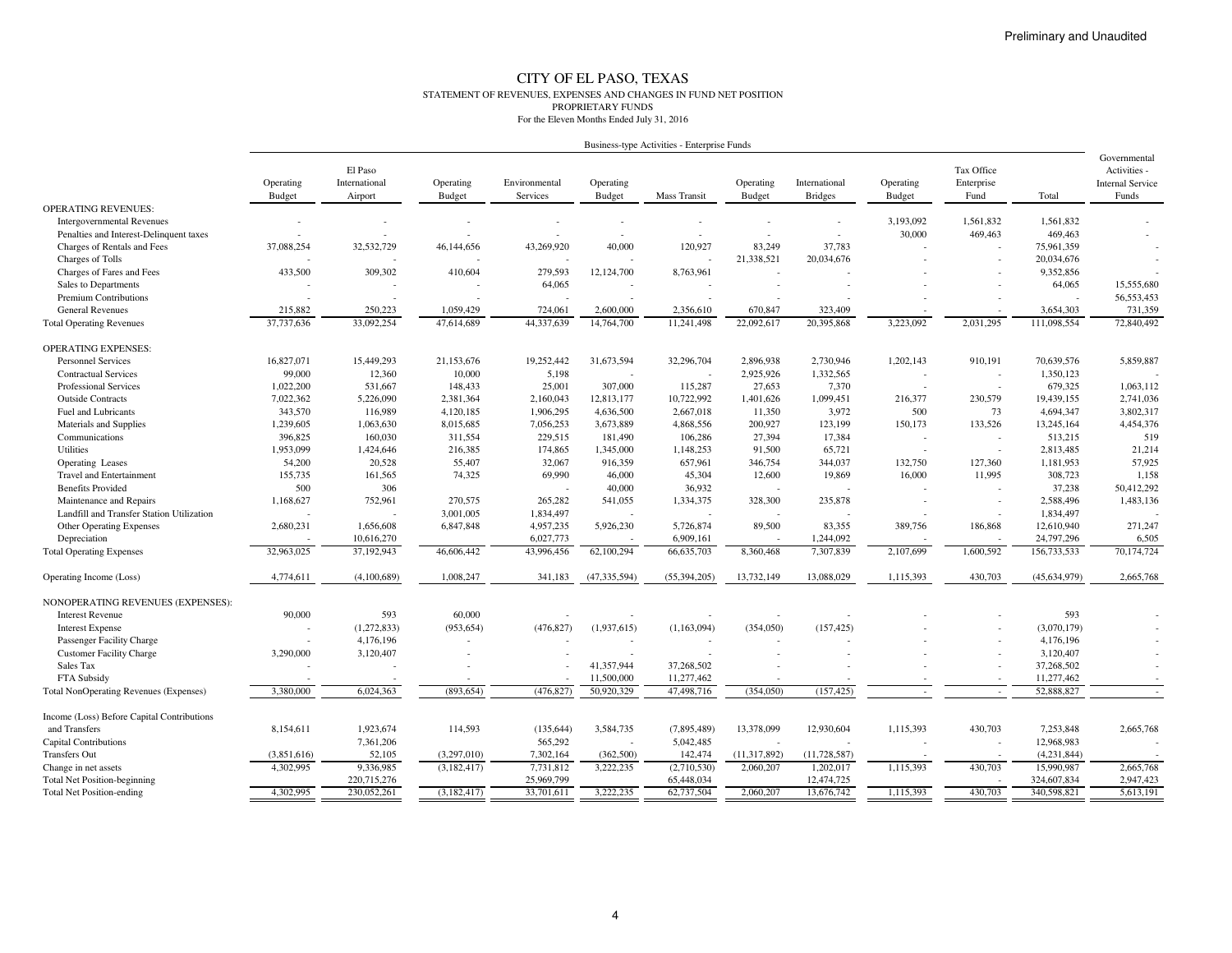STATEMENT OF CASH FLOWS PROPRIETARY FUNDS

|                                                                           |                                  |                                  |                                  | Business-type Activities - Enterprise Funds |                                      |                              |                                                                  |
|---------------------------------------------------------------------------|----------------------------------|----------------------------------|----------------------------------|---------------------------------------------|--------------------------------------|------------------------------|------------------------------------------------------------------|
|                                                                           | El Paso International<br>Airport | Environmental<br>Services        | Mass Transit                     | International<br><b>Bridges</b>             | Tax Office<br><b>Enterprise Fund</b> | Totals                       | Governmental<br>Activities -<br><b>Internal Service</b><br>Funds |
|                                                                           |                                  |                                  |                                  |                                             |                                      |                              |                                                                  |
| <b>CASH FLOWS FROM OPERATING ACTIVITIES</b>                               | 34.321.833                       |                                  |                                  | 20.395.868                                  |                                      |                              | 72.849.258                                                       |
| <b>Receipts from Customers</b><br>Payments to Suppliers                   |                                  | 44,703,987                       | 3,901,827                        |                                             | 2,031,295                            | 105,354,810                  | (64,087,756)                                                     |
| Payments to Employees                                                     | (19, 926, 849)<br>(15,636,296)   | (19, 474, 607)<br>(19, 494, 645) | (28, 899, 572)<br>(32, 684, 777) | (3,376,247)<br>(2,534,651)                  | (688, 115)<br>(910, 191)             | (72,365,390)<br>(71,260,560) | (5,695,513)                                                      |
| Net cash provided (used) by operating activities                          | (1,241,312)                      | 5,734,735                        | (57,682,522)                     | 14,484,970                                  | 432,989                              | (38, 271, 140)               | 3,065,989                                                        |
|                                                                           |                                  |                                  |                                  |                                             |                                      |                              |                                                                  |
| <b>CASH FLOWS FROM NONCAPITAL</b><br><b>FINANCING ACTIVITIES</b>          |                                  |                                  |                                  |                                             |                                      |                              |                                                                  |
| Transfers to Other Funds                                                  | 52,105                           |                                  | 142,474                          | (11, 728, 587)                              |                                      | (11, 534, 008)               |                                                                  |
| Transfers from Other Funds                                                |                                  | 7,302,164                        |                                  |                                             |                                      | 7,302,164                    |                                                                  |
| Sales Tax                                                                 |                                  |                                  | 37,268,502                       |                                             | ä,                                   | 37,268,502                   |                                                                  |
| FTA Subsidy                                                               |                                  |                                  | 11,194,254                       |                                             | $\blacksquare$                       | 11,194,254                   | $\sim$                                                           |
| Net cash provided (used) by noncapital financing                          |                                  |                                  |                                  |                                             |                                      |                              |                                                                  |
| activities                                                                | 52,105                           | 7,302,164                        | 48,605,230                       | (11, 728, 587)                              |                                      | 44,230,912                   |                                                                  |
| <b>CASH FLOWS FROM CAPITAL AND</b><br><b>RELATED FINANCING ACTIVITIES</b> |                                  |                                  |                                  |                                             |                                      |                              |                                                                  |
| Proceeds from Disposals                                                   |                                  |                                  | 8,306                            |                                             |                                      | 8,306                        |                                                                  |
| Passenger Facility Charge                                                 | 4,176,196                        |                                  |                                  |                                             |                                      | 4,176,196                    |                                                                  |
| <b>Customer Facility Charges</b>                                          | 3,120,407                        |                                  |                                  |                                             |                                      | 3,120,407                    |                                                                  |
| Capital Contributions from Federal Government                             | 7,361,206                        |                                  | 5,042,485                        |                                             | ÷,                                   | 12,403,691                   |                                                                  |
| Purchases of Capital Assets                                               | (26,952,511)                     | (9,455,581)                      | (1,237,973)                      | (120, 688)                                  | (139, 932)                           | (37,906,685)                 | (251, 733)                                                       |
| Principal Paid on Capital Debt                                            |                                  | 18,044                           | 5,885,128                        | (234, 100)                                  | ä,                                   | 5,669,072                    |                                                                  |
| Interest Paid on Capital Debt                                             | (1,272,833)                      | (476, 827)                       | (1,047,248)                      | (157, 425)                                  |                                      | (2,954,333)                  |                                                                  |
| Proceeds from Sale of Capital Assets                                      |                                  | 110,586                          |                                  |                                             | 110,586                              | 221,172                      |                                                                  |
| Net cash provided (used) by capital and related                           |                                  |                                  |                                  |                                             |                                      |                              |                                                                  |
| financing activities                                                      | (13, 567, 535)                   | (9,803,778)                      | 8,650,698                        | (512, 213)                                  | (29, 346)                            | (15,262,174)                 | (251, 733)                                                       |
| <b>CASH FLOWS FROM INVESTING ACTIVITIES</b>                               |                                  |                                  |                                  |                                             |                                      |                              |                                                                  |
| Purchases of Investments                                                  | 19,802,166                       | 18,106,140                       |                                  |                                             |                                      | 37,908,306                   | 10,077,486                                                       |
| Interest                                                                  | 593                              |                                  |                                  |                                             |                                      | 593                          |                                                                  |
| Net cash provided (used) by investing activities                          | 19,802,759                       | 18,106,140                       | ٠                                |                                             | $\overline{\phantom{a}}$             | 37,908,899                   | 10,077,486                                                       |
| Net increase (decrease) in cash and cash equivalents                      | 5,046,017                        | 21,339,261                       | (426, 594)                       | 2,244,170                                   | 403,643                              | 28,606,497                   | 12,891,742                                                       |
| Cash and Cash Equivalents - beginning of the year                         | 29,256,041                       | 26,750,304                       | (17, 562, 829)                   | 3,464,104                                   |                                      | 41,907,620                   | 14,888,642                                                       |
| Cash and Cash Equivalents - end of the year                               | 34,302,058                       | 48,089,565                       | (17,989,423)                     | 5,708,274                                   | 403.643                              | 70,514,117                   | 27,780,384                                                       |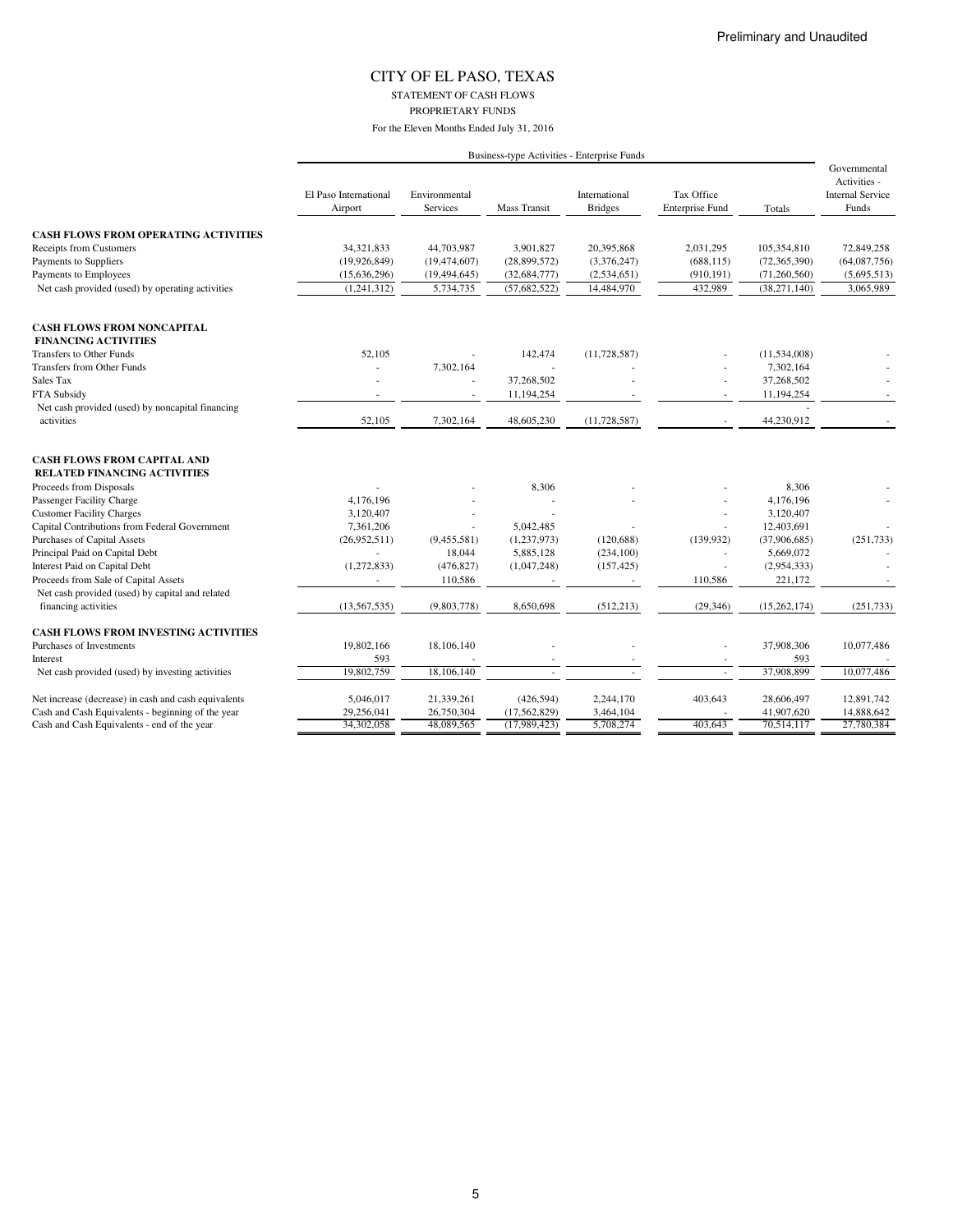STATEMENT OF CASH FLOWS PROPRIETARY FUNDS

For the Eleven Months Ended July 31, 2016

|                                                                                                          |                                  | Business-type Activities - Enterprise Funds |                |                                 |                                      |                |                                                                  |  |  |  |
|----------------------------------------------------------------------------------------------------------|----------------------------------|---------------------------------------------|----------------|---------------------------------|--------------------------------------|----------------|------------------------------------------------------------------|--|--|--|
|                                                                                                          | El Paso International<br>Airport | Environmental<br>Services                   | Mass Transit   | International<br><b>Bridges</b> | Tax Office<br><b>Enterprise Fund</b> | Totals         | Governmental<br>Activities -<br><b>Internal Service</b><br>Funds |  |  |  |
| RECONCILIATION OF OPERATING INCOME (LOSS) TO NET CASH<br><b>PROVIDED (USED) BY OPERATING ACTIVITIES:</b> |                                  |                                             |                |                                 |                                      |                |                                                                  |  |  |  |
| Operating Income (Loss)                                                                                  | (4,100,689)                      | 341,183                                     | (55,394,205)   | 13,088,029                      | 430,703                              | (45, 634, 979) | 2,665,768                                                        |  |  |  |
| Adjustments to Reconcile Operating Income to Net Cash                                                    |                                  |                                             |                |                                 |                                      |                |                                                                  |  |  |  |
| Provided (Used) by Operating Activities:                                                                 |                                  |                                             |                |                                 |                                      |                |                                                                  |  |  |  |
| Depreciation Expense                                                                                     | 10,616,270                       | 6,027,773                                   | 6,909,161      | 1,244,092                       | ٠                                    | 24,797,296     | 6,505                                                            |  |  |  |
| Other Post Employment Benefits                                                                           |                                  | $\scriptstyle{(1)}$                         | (1)            |                                 | ٠                                    | (1)            |                                                                  |  |  |  |
| Net Pension Obligation                                                                                   |                                  | (18,042)                                    |                | 234,100                         | ۰                                    | 216,058        | 226,799                                                          |  |  |  |
| Change in Assets and Liabilities:                                                                        |                                  |                                             |                |                                 |                                      |                |                                                                  |  |  |  |
| Receivables, Net                                                                                         | 2,053,047                        | (202, 794)                                  | (1,499,260)    |                                 | ٠                                    | 350,993        | 8,766                                                            |  |  |  |
| Inventories                                                                                              |                                  |                                             |                |                                 |                                      |                | (109,998)                                                        |  |  |  |
| <b>Other Assets</b>                                                                                      |                                  | 569,142                                     | (25,002)       |                                 |                                      | 544,140        | 473,785                                                          |  |  |  |
| Accounts and other payables                                                                              | (8,795,964)                      | (758, 374)                                  | (7, 285, 272)  | (43, 446)                       | 2,286                                | (16,880,770)   | (143, 211)                                                       |  |  |  |
| <b>Accrued Expenses</b>                                                                                  | (1,013,977)                      | (224, 152)                                  | (387, 943)     | (37, 805)                       |                                      | (1,663,877)    | (62, 425)                                                        |  |  |  |
| Net cash provided (used) by operating activities                                                         | (1,241,312)                      | 5,734,735                                   | (57, 682, 522) | 14,484,970                      | 432,989                              | (38, 271, 140) | 3,065,989                                                        |  |  |  |

6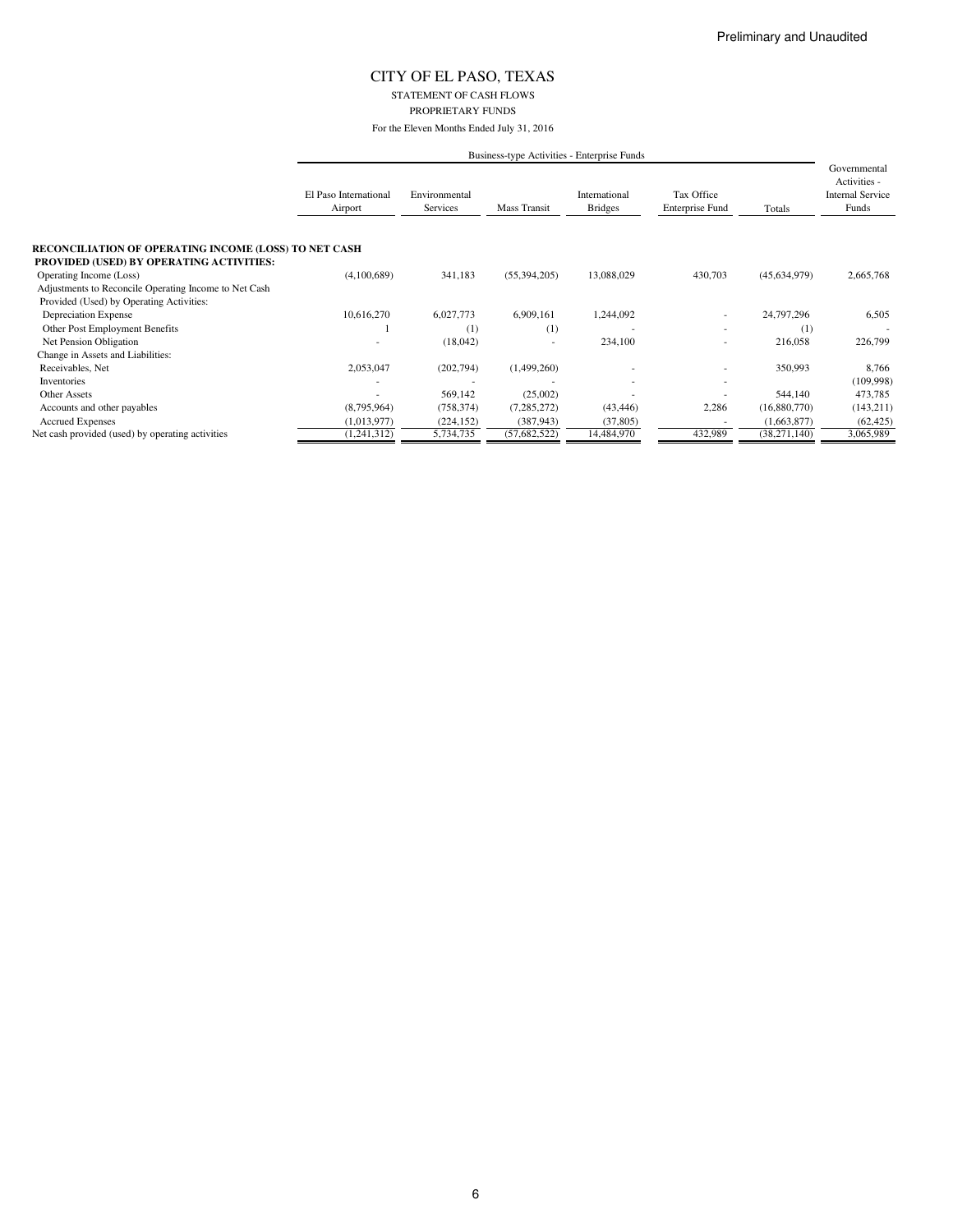### CITY OF EL PASO, TEXAS STATEMENT OF FIDUCIARY NET POSITIONFIDUCIARY FUNDSJuly 31, 2016

|                                                        | Private-Purpose            |               |                     |  |  |
|--------------------------------------------------------|----------------------------|---------------|---------------------|--|--|
|                                                        | <b>Pension Trust Funds</b> | <b>Trusts</b> | <b>Agency Funds</b> |  |  |
| <b>ASSETS</b>                                          |                            |               |                     |  |  |
| Cash and Cash Equivalents                              | 20,884,120                 | 3,779,223     | 598,177,549         |  |  |
| Receivables - Net of Allowances                        |                            |               |                     |  |  |
| <b>Commission Credits Receivable</b>                   | 135,603                    |               |                     |  |  |
| Due from Brokers For Securities Sold                   | 279,023                    |               |                     |  |  |
| <b>Employer Contributions</b>                          | 1,006,779                  |               |                     |  |  |
| <b>Employee Contributions</b>                          | 698,104                    |               |                     |  |  |
| <b>Interest</b>                                        | 843,024                    | 900           |                     |  |  |
| Other                                                  | 171                        |               |                     |  |  |
| <b>Taxes</b>                                           |                            |               | 77,519,864          |  |  |
| Prepaid Items                                          | 22,895                     |               |                     |  |  |
| Due from Other Funds                                   |                            |               | 3,556,433           |  |  |
| Capital Assets:                                        |                            |               |                     |  |  |
| Buildings, Improvements & Equipment, Net               | 2,703,656                  |               |                     |  |  |
| <b>Total Assets</b>                                    | 2,051,202,588              | 6,604,596     | 679,253,846         |  |  |
| <b>LIABILITIES</b>                                     |                            |               |                     |  |  |
| <b>Accounts Payable</b>                                | 102,955,876                |               | 332,713             |  |  |
| <b>Accrued Payroll</b>                                 | 2,344,354                  |               |                     |  |  |
| Due to Other Funds                                     |                            | 3,261,235     |                     |  |  |
| Prepaid Property Taxes                                 |                            |               | 1,639,342           |  |  |
| Deferred Revenue - Commission Credits                  | 135,603                    |               |                     |  |  |
| Due to Other Government Agencies                       |                            |               | 596,217,783         |  |  |
| Property Taxes Subject to Refund-Other Taxing Entities |                            |               | 3,877,035           |  |  |
| Uncollected Property Taxes-Other Taxing Entities       |                            |               | 77,187,173          |  |  |
| <b>Total liabilities</b>                               | 105,435,833                | 3,261,235     | 679,254,046         |  |  |
| <b>NET POSITION:</b>                                   |                            |               |                     |  |  |
| Held in Trust for Pension Benefits and Other Purposes  | 1,945,766,755              | 3,343,361     |                     |  |  |
|                                                        |                            |               |                     |  |  |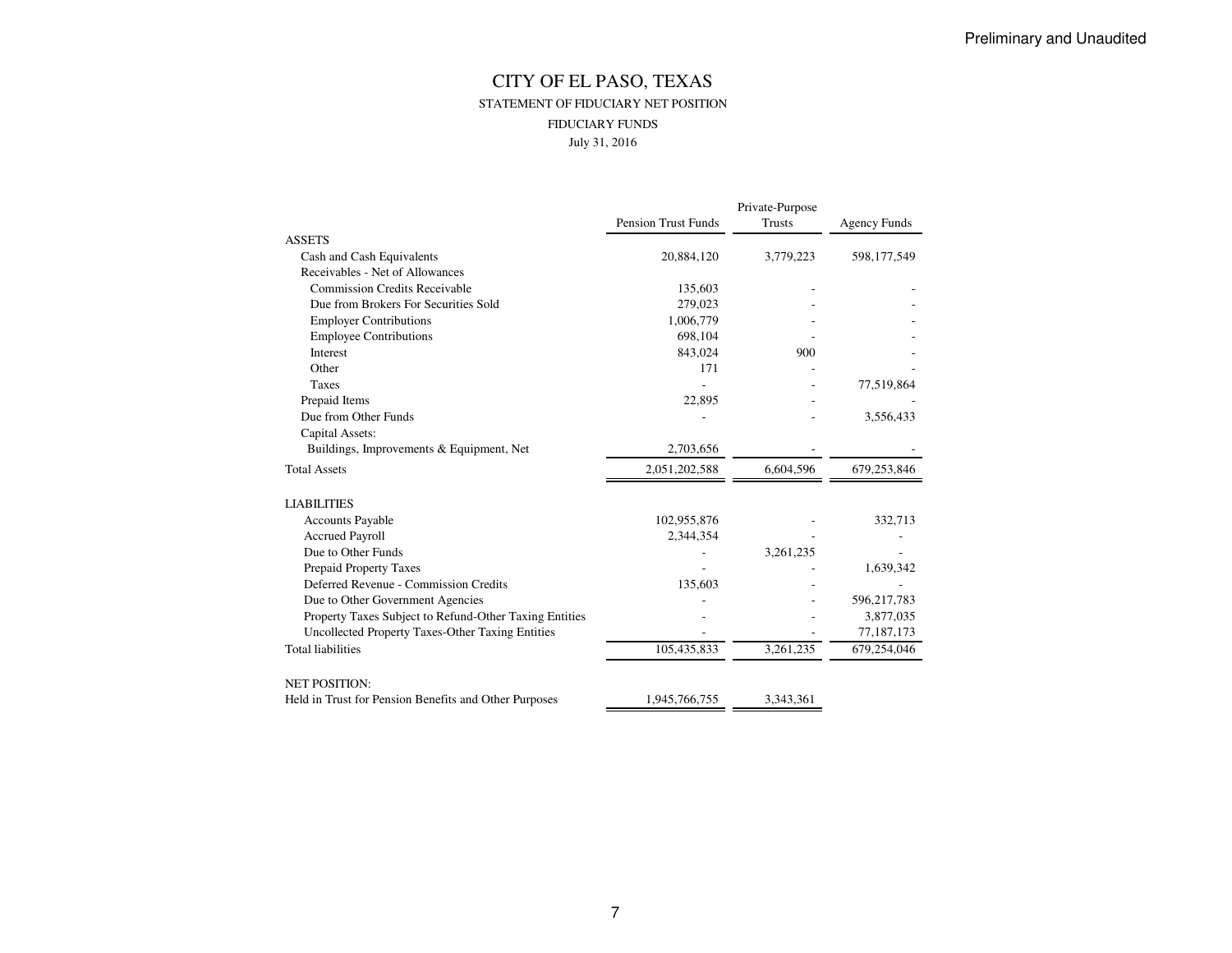## CITY OF EL PASO, TEXAS STATEMENT OF CHANGES IN FIDUCIARY NET POSITION FIDUCIARY FUNDS For the Eleven Months Ended July 31, 2016

|                                               | Pension Trust  | Private-Purpose |  |
|-----------------------------------------------|----------------|-----------------|--|
|                                               | Funds          | <b>Trusts</b>   |  |
| <b>ADDITIONS:</b>                             |                |                 |  |
| Contributions:                                |                |                 |  |
| Employer                                      | 48,562,872     |                 |  |
| Employee                                      | 35, 133, 362   |                 |  |
| Total contributions                           | 83,696,234     |                 |  |
| Rental vehicle sales tax                      |                | 3,404,528       |  |
| Miscellaneous                                 |                | 168,749         |  |
| Investment income:                            |                |                 |  |
| Net depreciation if fair value of investments | (35,772,291)   |                 |  |
| <b>Interest</b>                               | 14,622,724     |                 |  |
| Dividends                                     | 14,279,925     |                 |  |
| Securities lending income                     | 461,478        |                 |  |
| Investment advisor fees                       | (8,275,594)    |                 |  |
| Net investment income                         | (14,745,168)   |                 |  |
| Total additions                               | 68,976,090     | 3,573,277       |  |
| DEDUCTIONS:                                   |                |                 |  |
| Benefits paid to participants                 | 117,855,995    |                 |  |
| Refunds                                       | 5,893,687      |                 |  |
| Administrative expenses                       | 3,041,280      |                 |  |
| Depreciation and amortization expense         | 172,814        |                 |  |
| Expended for other purposes                   |                | 3,026,457       |  |
| <b>Total deductions</b>                       | 126,963,776    | 3,026,457       |  |
| Change in net assets                          | (57, 987, 686) | 546,820         |  |
| Net position - beginning of the year          | 2,003,754,441  | 2,796,541       |  |
| Net position - end of the year                | 1,945,766,755  | 3,343,361       |  |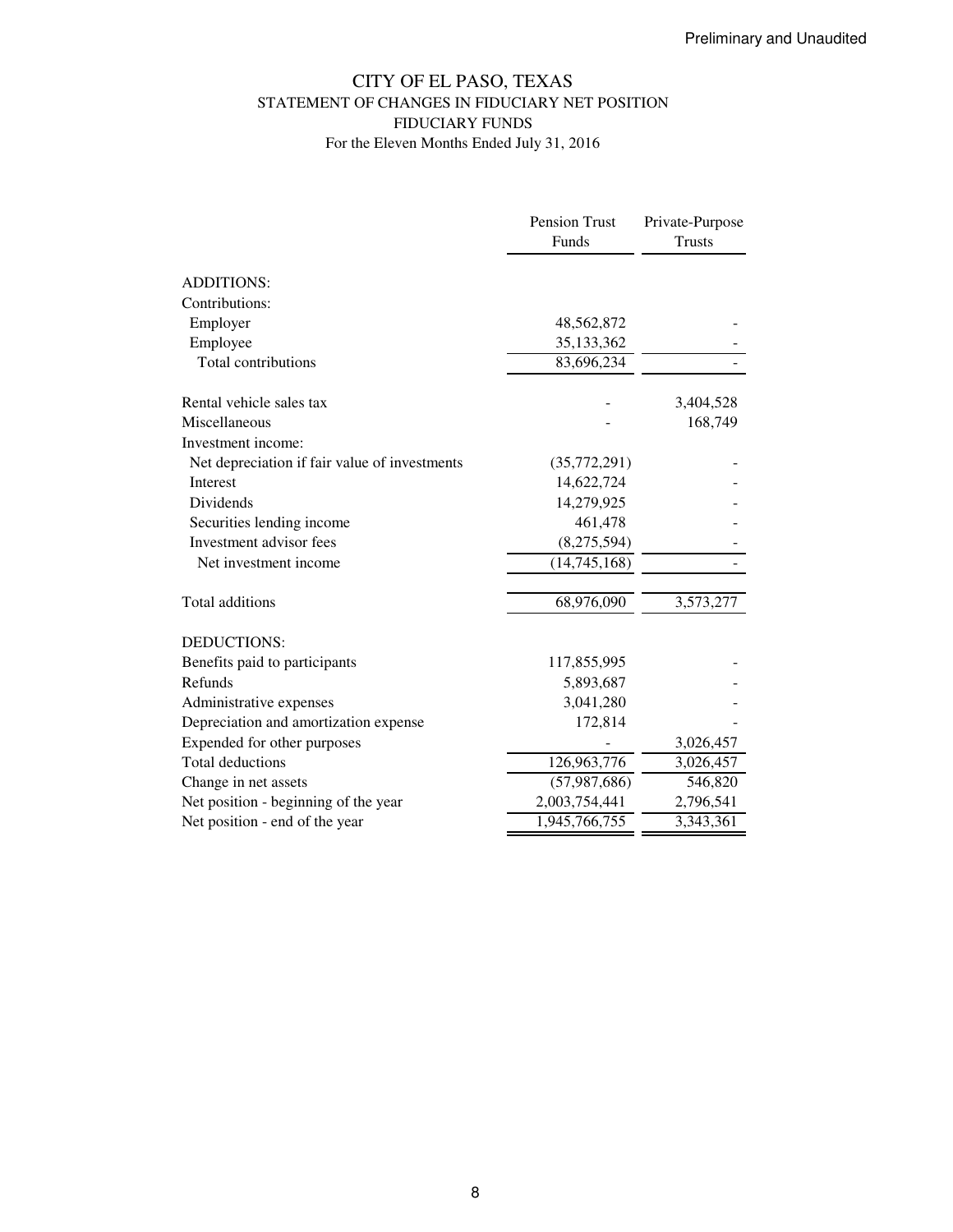### REQUIRED SUPPLEMENTARY INFORMATION

SCHEDULE OF REVENUES, EXPENDITURES AND CHANGES IN FUND BALANCE - BUDGET AND ACTUAL

GENERAL FUND

For the Eleven Months Ended July 31, 2016

|                                                            | <b>Budgeted Amounts</b> |             |                   |                                      |             |
|------------------------------------------------------------|-------------------------|-------------|-------------------|--------------------------------------|-------------|
|                                                            |                         |             |                   | Variance with<br><b>Final Budget</b> |             |
|                                                            | Original                | Final       | Actual<br>Amounts | Positive<br>(Negative)               | % of Budget |
| Resources (inflows):                                       |                         |             |                   |                                      |             |
| Property taxes                                             | 154,923,003             | 154,923,003 | 153,459,563       | (1,463,440)                          | 99.06%      |
| Penalties and Interest-Delinquent taxes                    | 151,446                 | 151,446     | 1,103,972         | 952,526                              | 728.95%     |
| Sales taxes                                                | 85,173,174              | 85,173,174  | 77,494,326        | (7,678,848)                          | 90.98%      |
| Franchise fees                                             | 50,707,193              | 50,707,193  | 40,124,911        | (10, 582, 282)                       | 79.13%      |
| Licenses and permits                                       | 12,574,325              | 12,574,325  | 12,675,856        | 101,531                              | 100.81%     |
| Fines and forfeitures                                      | 12,084,048              | 12,084,048  | 10,036,832        | (2,047,216)                          | 83.06%      |
| Charges for services                                       | 34,779,199              | 34,779,199  | 28,794,546        | (5,984,653)                          | 82.79%      |
| Intergovernmental revenues                                 | 469,169                 | 469,169     | 249,659           | (219, 510)                           | 53.21%      |
| <b>County Participation</b>                                | 400,871                 | 400,871     | 351,877           | (48,994)                             | 87.78%      |
| Rents and other                                            | 1,672,791               | 1,672,791   | 976,498           | (696, 293)                           | 58.38%      |
| Interest                                                   | 100,000                 | 100,000     | 8,744             | (91,256)                             | 8.74%       |
| Transfers In                                               | 15,657,871              | 15,657,871  | 14,853,115        | (804, 756)                           | 94.86%      |
| Amounts available for appropriation from                   |                         |             |                   |                                      |             |
| current year resources                                     | 368,693,090             | 368,693,090 | 340,129,899       | (28, 563, 191)                       | 92.25%      |
| Charges to appropriations (outflows):                      |                         |             |                   |                                      |             |
| <b>General Government:</b>                                 |                         |             |                   |                                      |             |
| Mayor and Council                                          | 1,275,010               | 1,275,010   | 1,046,001         | 229,009                              | 82.04%      |
| <b>City Manager</b>                                        | 1,196,630               | 1,196,630   | 1,097,978         | 98,652                               | 91.76%      |
| Office of Management and Budget                            | 941,413                 | 941,413     | 693,241           | 248,172                              | 73.64%      |
| <b>Internal Audit</b>                                      | 472,557                 | 472,557     | 439,287           | 33,270                               | 92.96%      |
| Public Information                                         | 282,592                 | 282,592     | 260,088           | 22,504                               | 92.04%      |
| Municipal Clerk                                            | 2,322,526               | 2,322,526   | 2,074,461         | 248,065                              | 89.32%      |
| <b>Financial Services</b>                                  | 3,360,445               | 3,360,445   | 2,830,272         | 530,173                              | 84.22%      |
| <b>Information Technology</b>                              | 7,031,247               | 7,031,247   | 5,656,821         | 1,374,426                            | 80.45%      |
| <b>City Records</b>                                        | 239,888                 | 239,888     | 216,204           | 23,684                               | 90.13%      |
| <b>City Attorney</b>                                       | 3,960,788               | 3,960,788   | 3,087,586         | 873,202                              | 77.95%      |
| Human Resources                                            | 1,084,263               | 1,084,263   | 887,869           | 196,394                              | 81.89%      |
| Public Safety and Community Services:                      |                         |             |                   |                                      |             |
| Police Department                                          | 117,984,542             | 117,984,542 | 104,757,998       | 13,226,544                           | 88.79%      |
| Fire Department                                            | 97,267,111              | 97,267,111  | 86,042,400        | 11,224,711                           | 88.46%      |
| Municipal Court                                            | 3,151,404               | 3,151,404   | 2,709,842         | 441,562                              | 85.99%      |
| Public Health                                              | 6,169,603               | 6,169,603   | 4,669,129         | 1,500,474                            | 75.68%      |
| Library                                                    | 8,964,491               | 8,964,491   | 7,662,087         | 1,302,404                            | 85.47%      |
| Parks Department                                           | 19,989,529              | 20,084,164  | 17,107,032        | 2,977,132                            | 85.18%      |
| Transportation and Public Works:                           |                         |             |                   |                                      |             |
| <b>Facilities Maintenance</b>                              | 20,874,836              | 20,874,836  | 16,946,276        | 3,928,560                            | 81.18%      |
| Engineering                                                | 6,562,223               | 6,467,588   | 4,586,493         | 1,881,095                            | 70.92%      |
| <b>Street Department</b>                                   | 11,378,315              | 11,378,315  | 11,049,267        | 329,048                              | 97.11%      |
| Development and Tourism:                                   |                         |             |                   |                                      |             |
| <b>City Development:</b>                                   |                         |             |                   |                                      |             |
| <b>Business Center</b>                                     | 5,528,787               | 5,528,787   | 4,691,089         | 837,698                              | 84.85%      |
| Building Permits Inspection-Commercial                     | 1,115,728               | 1,115,728   | 910,036           | 205,692                              | 81.56%      |
| Economic Development Administration                        |                         |             |                   |                                      |             |
| Economic Development                                       | 1,777,782               | 1,777,782   | 1,311,477         | 466,305                              | 73.77%      |
| Community and human development<br>Culture and recreation: | 472,545                 | 522,448     | 292,571           | 229,877                              | 56.00%      |
| Art Museum                                                 | 1,267,205               | 1,267,205   | 986,629           | 280,576                              | 77.86%      |
| <b>History Museum</b>                                      | 665,399                 | 665,399     | 538,758           | 126,641                              | 80.97%      |
| Archeology Museum                                          | 192,531                 | 192,531     | 172,829           | 19,702                               | 89.77%      |
| <b>Cultural Affairs</b>                                    | 306,992                 | 306,992     | 328,925           | (21, 933)                            | 107.14%     |
| Zoo                                                        | 4,173,567               | 4,173,567   | 3,561,516         | 612,051                              | 85.34%      |
| Nondepartmental:                                           |                         |             |                   |                                      |             |
| Non Departmental                                           | 38,683,141              | 38,633,238  | 38,537,988        | 95,250                               | 99.75%      |
| Total charges to appropriations                            | 368,693,090             | 368,693,090 | 325,152,156       | 43,540,934                           | 88.19%      |
| Increase (Decrease) in fund balance:                       |                         |             | 14,977,743        | 14,977,743                           |             |
| Fund balance, September 1                                  | 43,346,026              | 43,346,026  | 43,346,026        |                                      |             |
| Fund balance, August 31                                    | 43,346,026              | 43,346,026  | 58,323,769        | 14,977,743                           |             |

This budget and this schedule are prepared on a basis consistent with accounting principles generally accepted in the United States.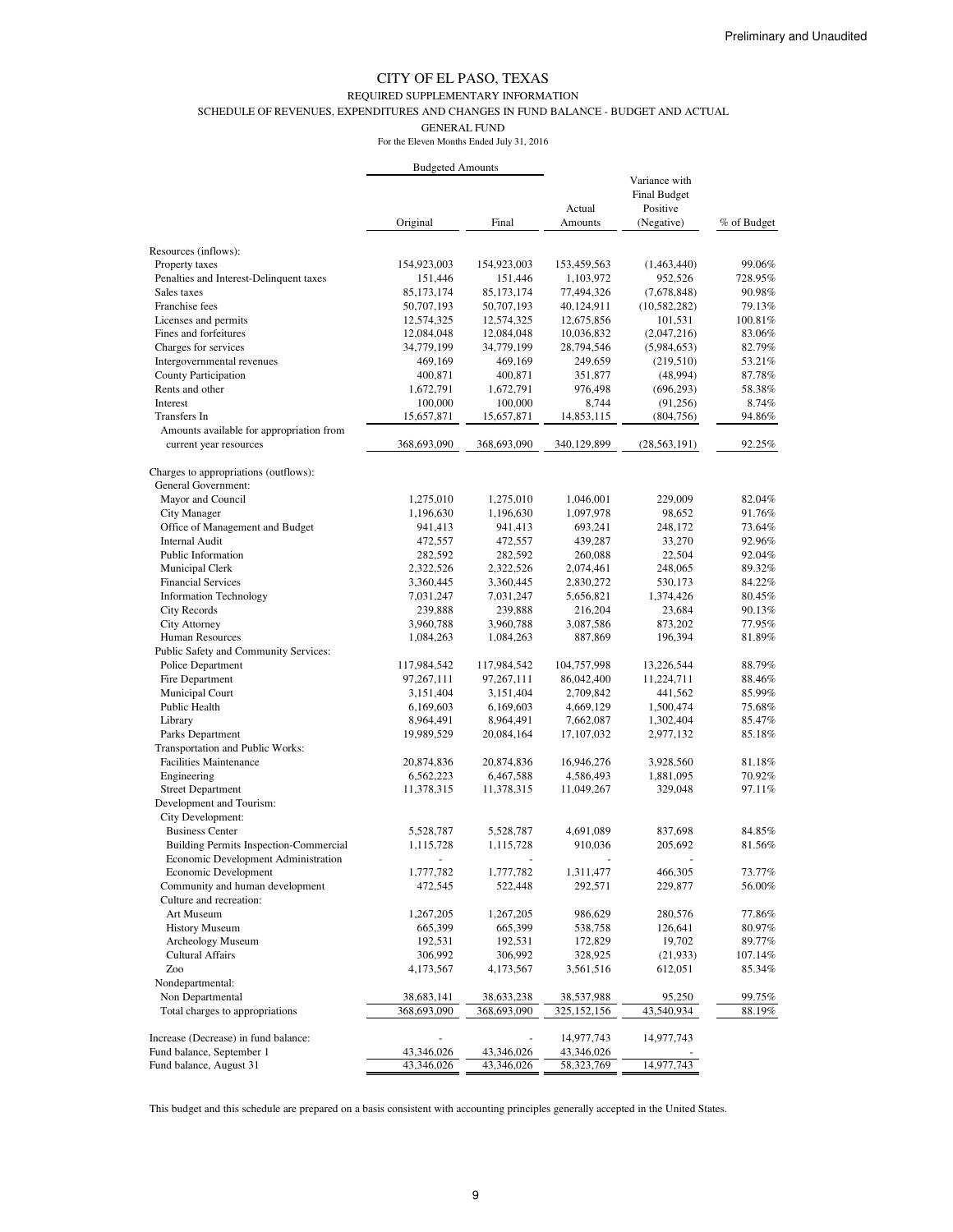### CITY OF EL PASO, TEXAS COMBINING BALANCE SHEET NONMAJOR GOVERNMENTAL FUNDS July 31, 2016

|                                                    | Federal<br>Grants        | <b>State Grants</b> | <b>Other Grants</b> | Public<br>Health | Nongrants  | Total      |
|----------------------------------------------------|--------------------------|---------------------|---------------------|------------------|------------|------------|
| <b>ASSETS</b>                                      |                          |                     |                     |                  |            |            |
| Cash and Cash Equivalents                          | (5,070,443)              | (553,938)           | (84,205)            | 6,970,607        | 33,467,987 | 34,730,008 |
| Receivables - Net of Allowances                    |                          |                     |                     |                  |            |            |
| Interest                                           | 20                       |                     |                     | 919              | 80         | 1,019      |
| Trade                                              | 27,909                   | 27,496              |                     | 10,002           | 477,961    | 543,368    |
| <b>Notes</b>                                       | 23,069                   |                     |                     |                  |            | 23,069     |
| Due From Other Government Agencies                 | 5,687,615                | 648,818             | 5,441,117           | 2,548,964        |            | 14,326,514 |
| Other                                              |                          |                     |                     |                  | 5,399,069  | 5,399,069  |
| Inventory                                          |                          |                     |                     |                  | 40,574     | 40,574     |
| <b>Total Assets</b>                                | 668,170                  | 122,376             | 5,356,912           | 9,530,492        | 39,385,671 | 55,063,621 |
|                                                    |                          |                     |                     |                  |            |            |
| <b>LIABILITIES</b>                                 |                          |                     |                     |                  |            |            |
| <b>Accounts Payable</b>                            | 40,630                   | 13,118              | 5,377,312           | 117,507          | 5,530,128  | 11,078,695 |
| <b>Accrued Payroll</b>                             | 438                      |                     |                     |                  | 29,356     | 29,794     |
| Due to Other Funds                                 |                          |                     |                     |                  |            |            |
| <b>Taxes Payable</b>                               |                          |                     |                     |                  | 21,113     | 21,113     |
| <b>Unearned Revenue</b>                            | 632,126                  | 55,694              | 13,126              | 9,412,985        | 1,392,114  | 11,506,045 |
| Due To Other Government Agencies                   | (5,024)                  | 53,564              | 5,024               |                  |            | 53,564     |
| Claims and Judgments                               |                          |                     |                     |                  |            |            |
| <b>Construction Contracts and Retainage</b>        |                          |                     |                     |                  |            |            |
| Payable                                            |                          |                     |                     |                  |            |            |
| <b>Compensated Absences</b>                        |                          |                     |                     |                  | 88,911     | 88,911     |
| <b>Total Liabilities</b>                           | 668,170                  | 122,376             | 5,395,462           | 9,530,492        | 7,061,622  | 22,778,122 |
| DEFERRED INFLOWS OF RESOURCES                      |                          |                     |                     |                  |            |            |
| Deferred Ad Valorem Taxes                          |                          |                     |                     |                  |            |            |
| <b>Total Deferred Infows of Resources</b>          | $\overline{\phantom{a}}$ |                     |                     |                  |            |            |
| <b>FUND BALANCES:</b>                              |                          |                     |                     |                  |            |            |
| Nonspendable                                       |                          |                     |                     |                  | 40,574     | 40,574     |
| Restricted                                         |                          |                     | 49,819              |                  | 19,210,822 | 19,260,641 |
| Committed                                          |                          |                     |                     | $\overline{a}$   | 13,619,543 | 13,619,543 |
| Unassigned                                         |                          |                     | (88, 368)           |                  | (546, 891) | (635, 259) |
| TOTAL FUND BALANCES<br>TOTAL LIABILITIES, AND FUND | $\overline{a}$           | $\overline{a}$      | (38, 550)           |                  | 32,324,049 | 32,285,499 |
| <b>BALANCES</b>                                    | 668,170                  | 122,376             | 5,356,912           | 9,530,492        | 39,385,671 | 55,063,621 |

- 100 minutes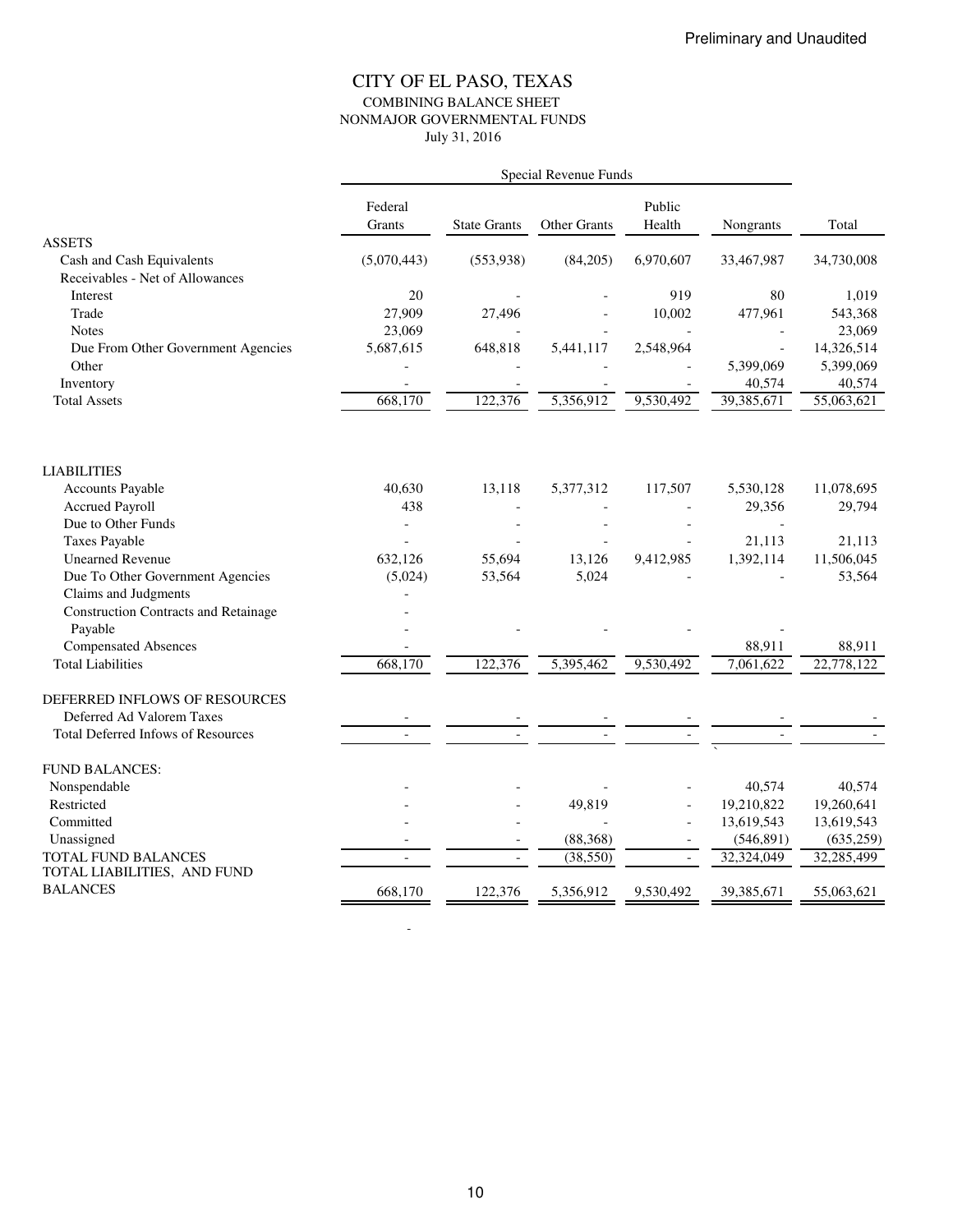#### COMBINING STATEMENT OF REVENUES, EXPENDITURES AND CHANGES IN FUND BALANCES

NONMAJOR GOVERNMENTAL FUNDS

|                                              |                          |                     | Special Revenue Funds |                          |                |             |
|----------------------------------------------|--------------------------|---------------------|-----------------------|--------------------------|----------------|-------------|
|                                              | Federal                  |                     |                       | Public                   |                |             |
|                                              | Grants                   | <b>State Grants</b> | Other Grants          | Health                   | Nongrants      | Total       |
| Revenues<br><b>Sales Taxes</b>               |                          |                     |                       |                          | 5,845,169      | 5,845,169   |
| Charges for Services                         |                          | 565                 | 6,057                 | 3,492,485                | 23,369,313     | 26,868,420  |
| <b>Fines and Forfeitures</b>                 |                          |                     |                       |                          | 1,733,866      | 1,733,866   |
| Licenses and Permits                         | 26,000                   |                     |                       |                          | $\overline{a}$ | 26,000      |
| <b>Intergovernmental Revenues</b>            | 4,064,147                | 2,132,259           |                       | 8,467,104                | 640,000        | 15,272,146  |
| Rents and Other                              |                          | 264,463             | 38,820                | 1,282                    | 2,210,192      | 2,514,757   |
| <b>Total revenues</b>                        | 4,090,147                | 2,397,287           | 44,877                | 11,960,871               | 39,674,954     | 58,136,772  |
| Expenditures                                 |                          |                     |                       |                          |                |             |
| Current:                                     |                          |                     |                       |                          |                |             |
| <b>General Government</b>                    |                          | 48,746              |                       |                          | 833,605        | 882,351     |
| Public Safety                                | 3,916,190                | 1,862,500           |                       | 215,070                  | 4,071,199      | 10,064,959  |
| <b>Public Works</b>                          |                          |                     |                       |                          | 4,122,813      | 4,122,813   |
| Public Health                                |                          | L,                  |                       | 11,890,857               | $\overline{a}$ | 11,890,857  |
| Parks Department                             |                          | 229                 |                       |                          | 1,416,335      | 1,416,564   |
| Library                                      | 36,289                   | 23,766              |                       |                          | 226,431        | 286,486     |
| Non Departmental                             |                          |                     |                       |                          | 296,444        | 296,444     |
| Culture and Recreation                       | 2,698                    | 241,163             | 121,727               | L,                       | 15,475,853     | 15,841,441  |
| Economic Development                         |                          |                     |                       |                          | 7,202,530      | 7,202,530   |
| <b>Environmental Code Compliance</b>         |                          |                     |                       | $\overline{a}$           | 415,808        | 415,808     |
| Community and Human Development              | $\overline{\phantom{a}}$ | 205,326             |                       | $\overline{a}$           | 157,031        | 362,357     |
| Capital Outlay                               | 27,970                   | 15,557              |                       | 15,432                   | 840,631        | 899,590     |
| Total expenditures                           | 3,983,147                | 2,397,287           | 121,727               | 12, 121, 359             | 35,058,680     | 53,682,200  |
| Excess (Deficiency) of revenues over (under) |                          |                     |                       |                          |                |             |
| expenditures                                 | 107,000                  |                     | (76, 850)             | (160, 488)               | 4,616,274      | 4,454,572   |
| OTHER FINANCING SOURCES(USES):               |                          |                     |                       |                          |                |             |
| <b>Transfers</b> In                          |                          |                     |                       | 160,488                  | 6,273,887      | 6,469,213   |
| <b>Transfers Out</b>                         | (107,000)                |                     | (37,000)              | $\overline{a}$           | (6,275,205)    | (6,422,679) |
| Other Sources (Uses)                         |                          |                     |                       |                          | 3,025,008      | 3,025,008   |
| Total other financing sources (uses):        | (107,000)                |                     | (37,000)              | 160,488                  | 3,023,690      | 3,071,542   |
| Net change in fund balances                  |                          |                     | (113, 850)            |                          | 7,639,964      | 7,526,114   |
| Fund balances - beginning of year            |                          |                     | 75,300                |                          | 24,684,085     | 24,759,385  |
| Fund balances - end of year                  | $\overline{a}$           |                     | (38, 550)             | $\overline{\phantom{a}}$ | 32,324,049     | 32,285,499  |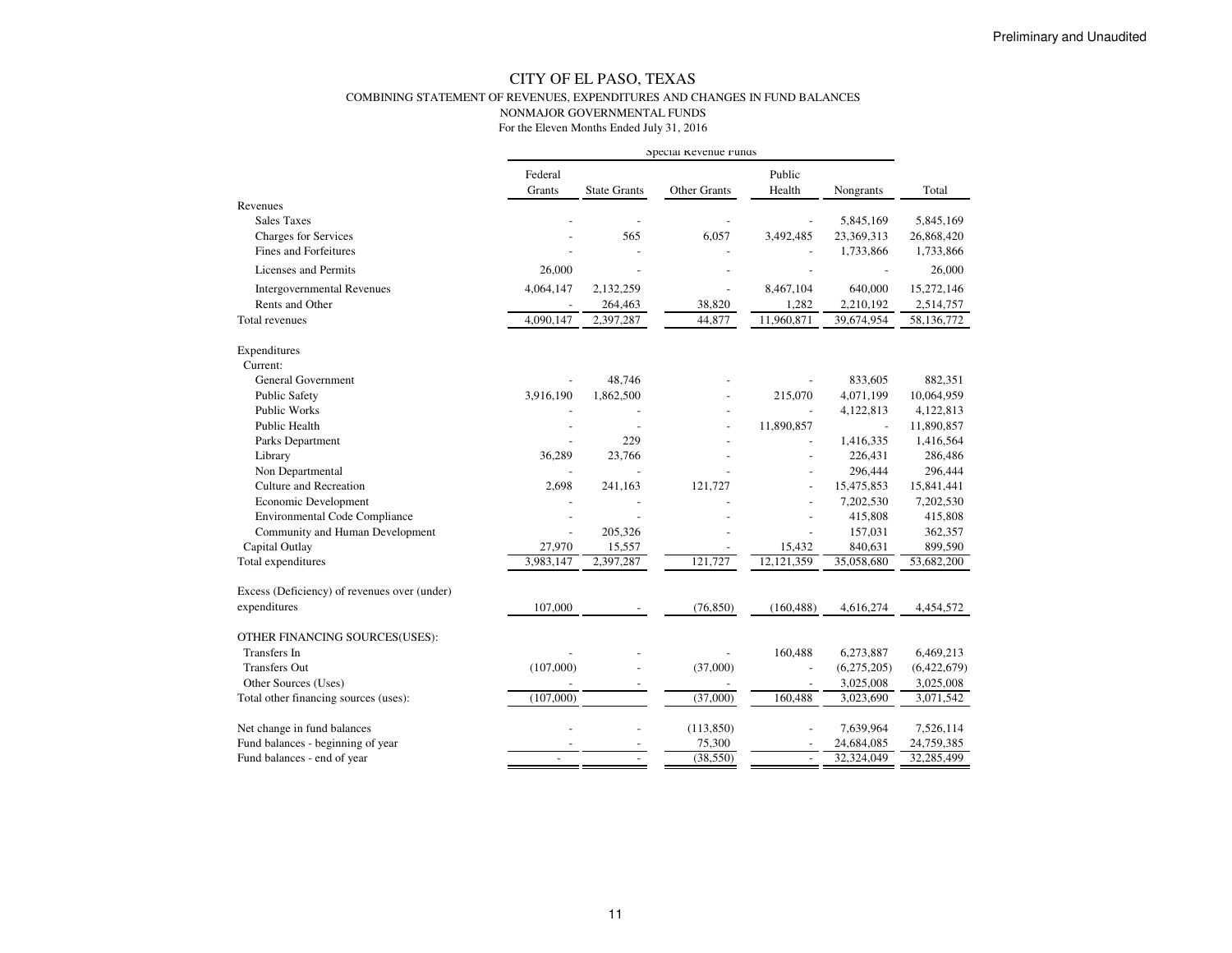SCHEDULE OF REVENUES, EXPENDITURES AND CHANGES IN FUND BALANCES - BUDGET AND ACTUAL

DEBT SERVICE FUND

For the Eleven Months Ended July 31, 2016

|                                          | <b>Budgeted Amounts</b> |                        |                   | Variance with<br><b>Final Budget</b> |  |
|------------------------------------------|-------------------------|------------------------|-------------------|--------------------------------------|--|
|                                          | Adopted                 | Final                  | Actual<br>Amounts | Positive<br>(Negative)               |  |
|                                          |                         |                        |                   |                                      |  |
| Resources (inflows):                     |                         |                        |                   |                                      |  |
| Property taxes                           | 81,650,892              | 81,650,892             | 80,644,730        | (1,006,162)                          |  |
| Penalties and Interest-Delinquent taxes  |                         |                        | 561,828           | 561,828                              |  |
| Parking meter revenue                    | 1,213,350               | 1,213,350              | 1,178,523         | (34,827)                             |  |
| Federal tax credit - Build America Bonds | 2,114,772               | 2,114,772              | 1,063,090         | (1,051,682)                          |  |
| Face amount of refunding bonds issued    |                         |                        | 121,260,000       | 121,260,000                          |  |
| Premium on bonds issued                  |                         |                        | 18,276,214        | 18,276,214                           |  |
| Transfers from other funds               | 2,442,230               | 2,442,230              | 6,019,083         | 3,576,853                            |  |
| Amounts available for appropriation      | 87,421,244              | 87,421,244             | 229,003,468       | 141,582,224                          |  |
| Charges to appropriations (outflows):    |                         |                        |                   |                                      |  |
| Debt service:                            |                         |                        |                   |                                      |  |
| Principal                                | 40,284,278              | 40,284,278             |                   | 40,284,278                           |  |
| Interest                                 | 46,951,036              | 46,951,036             | 37, 366, 256      | 9,584,780                            |  |
| Fiscal fees                              | 48,000                  | 48,000                 | 1,126,550         | (1,078,550)                          |  |
| <b>Transfers Out</b>                     | 125,930                 | 125,930                |                   | 125,930                              |  |
| Arbitrage rebate                         | 12,000                  | 12,000                 |                   | 12,000                               |  |
| Total charges to appropriations          | 87,421,244              | 87,421,244             | 173,967,806       | (86, 546, 562)                       |  |
| Increase (Decrease) in fund balance      |                         |                        | 55,035,662        | 55,035,662                           |  |
| Fund balance, September 1                | 2,172,611               | 2,172,611              | 3,600,114         | 1,427,503                            |  |
| Fund balance, End of period              | 2,172,611               | $\overline{2,}172,611$ | 58,635,776        | 56,463,165                           |  |
|                                          |                         |                        |                   |                                      |  |

This budget and this schedule are prepared on a basis consistent with accounting principles generally accepted in the United States.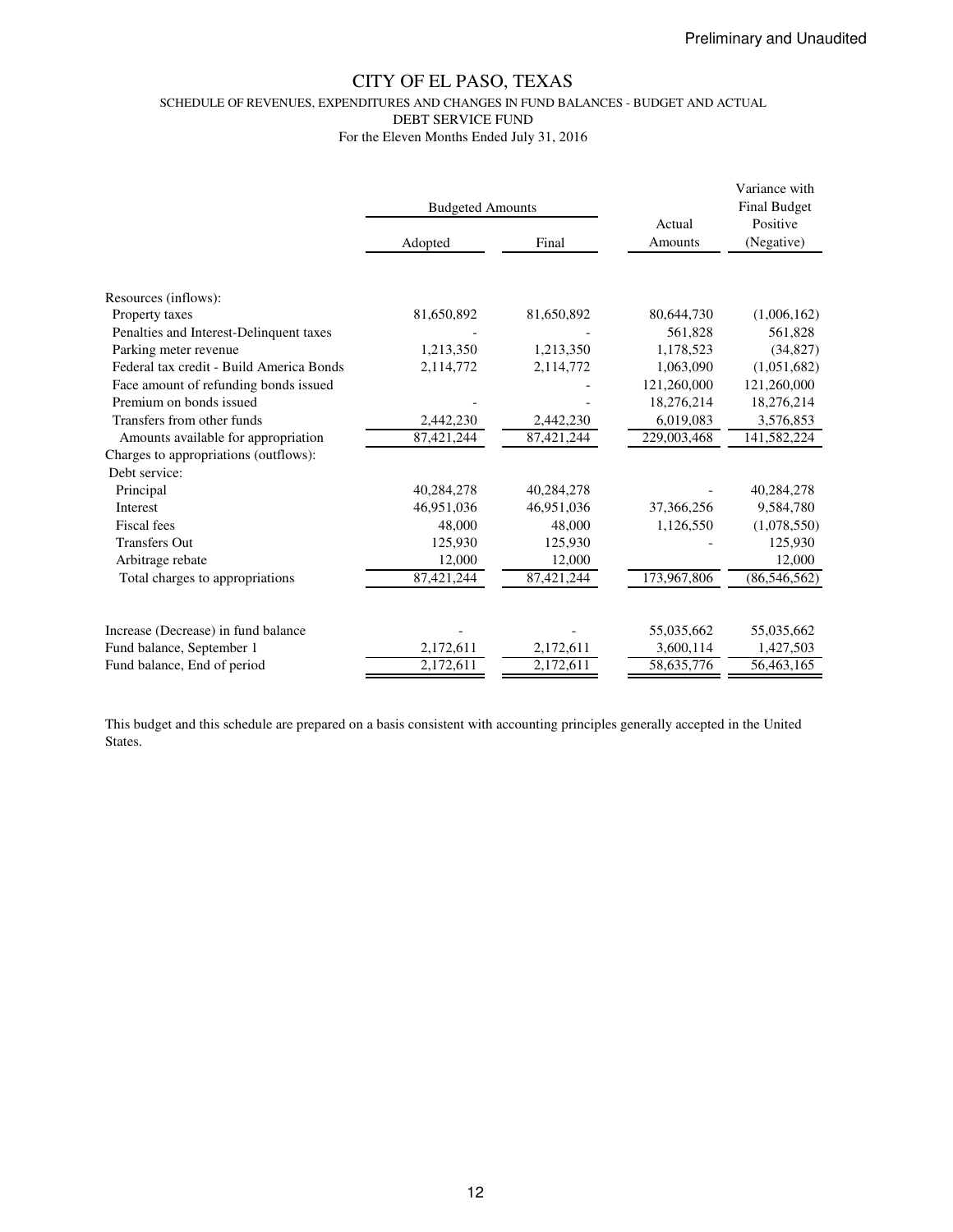## STATEMENT OF NET POSITION

INTERNAL SERVICE FUNDS

July 31, 2016

|                                                       | <b>SUPPLY AND</b> | <b>SELF</b>      |               |
|-------------------------------------------------------|-------------------|------------------|---------------|
|                                                       | <b>SUPPORT</b>    | <b>INSURANCE</b> | <b>TOTALS</b> |
| <b>ASSETS:</b>                                        |                   |                  |               |
| Cash and Cash Equivalents                             | 484,465           | 27,295,919       | 27,780,384    |
| Receivables - Net of Allowances                       |                   |                  |               |
| Interest                                              |                   | 7,069            | 7,069         |
| Trade                                                 | 1,558             | 507,542          | 509,100       |
| Inventory                                             | 980,064           |                  | 980,064       |
| Prepaid Items                                         |                   |                  |               |
| Capital Assets:                                       |                   |                  |               |
| Construction in Progress                              | 119,840           |                  | 119,840       |
| Buildings, Improvements & Equipment, Net              | 302,648           |                  | 302,648       |
| <b>TOTAL ASSETS</b>                                   | 1,888,575         | 27,810,530       | 29,699,105    |
| DEFERRED OUTFLOWS OF RESOURCES                        |                   |                  |               |
| Deferred Outflow of Resources - Pension Contributions | 391,144           | 113,728          | 504,872       |
| Deferred Outflow of Resources - Econ/Demog Losses     | 63,563            | 18,482           | 82,045        |
| <b>Total Deferred Outflows of Resources</b>           | 454,707           | 132,210          | 586,917       |
| Total Assets & Deferred Outflows                      | 2,343,282         | 27,942,740       | 30,286,022    |
| <b>LIABILITIES:</b>                                   |                   |                  |               |
| Accounts Payable                                      | 463,369           | 2,849,994        | 3,313,363     |
| <b>Compensated Absences</b>                           | 347,227           | 84,905           | 432,132       |
| Other Postemployment Benefits                         | 1,607,829         | 238,964          | 1,846,793     |
| Net Pension Obligation                                | 2,171,418         | 631,356          | 2,802,774     |
| Claims and Judgments                                  |                   | 15,220,661       | 15,220,661    |
| <b>TOTAL LIABILITIES</b>                              | 4,589,843         | 19,025,880       | 23,615,723    |
| DEFERRED INFLOWS OF RESOURCES                         |                   |                  |               |
| Deferred Inflow of Resources - Investment Earnings    | 818,983           | 238,125          | 1,057,108     |
| <b>Total Deferred Inflows of Resources</b>            | 818,983           | 238,125          | 1,057,108     |
| <b>NET POSITION:</b>                                  |                   |                  |               |
| Net investment in capital assets                      | 75,882            |                  | 75,882        |
| Unrestricted                                          | (3, 141, 426)     | 8,678,735        | 5,537,309     |
| <b>TOTAL NET POSITION</b>                             | (3,065,544)       | 8,678,735        | 5,613,191     |
| TOTAL LIABILITIES AND NET POSITION                    | 2,343,282         | 27,942,740       | 30,286,022    |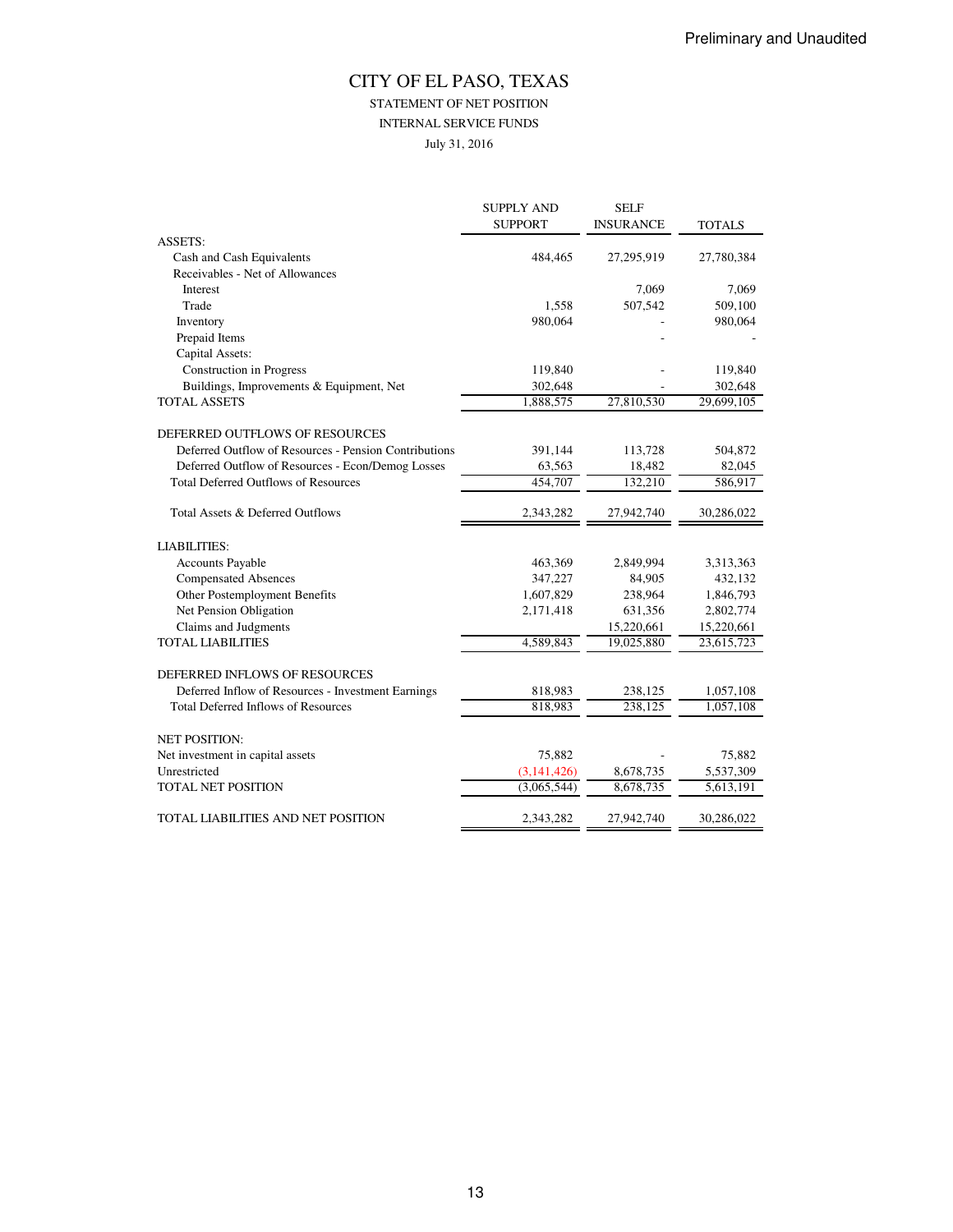COMBINING STATEMENT OF REVENUES, EXPENSES AND CHANGES IN FUND NET POSITION

#### INTERNAL SERVICE FUNDS

|                                     | Operating<br><b>Budget</b> | <b>SUPPLY AND</b><br><b>SUPPORT</b> | Operating<br><b>Budget</b> | <b>SELF</b><br><b>INSURANCE</b> | <b>TOTALS</b> |
|-------------------------------------|----------------------------|-------------------------------------|----------------------------|---------------------------------|---------------|
| <b>OPERATING REVENUES:</b>          |                            |                                     |                            |                                 |               |
| Sales to Departments                | 20,170,226                 | 15,555,680                          |                            |                                 | 15,555,680    |
| <b>Premium Contributions</b>        |                            |                                     | 62,760,548                 | 56, 553, 453                    | 56, 553, 453  |
| <b>General Revenues</b>             | 32,000                     | 22,562                              |                            | 708,797                         | 731,359       |
| TOTAL OPERATING REVENUES            | 20,202,226                 | 15,578,242                          | 62,760,548                 | 57,262,250                      | 72,840,492    |
| <b>OPERATING EXPENSES:</b>          |                            |                                     |                            |                                 |               |
| <b>Personnel Services</b>           | 5,138,773                  | 4,515,399                           | 3,192,138                  | 1,344,488                       | 5,859,887     |
| <b>Outside Contracts</b>            | 299,105                    | 215,555                             | 3,648,245                  | 2,525,481                       | 2,741,036     |
| <b>Professional Services</b>        |                            |                                     | 1,289,000                  | 1,063,112                       | 1,063,112     |
| <b>Fuel and Lubricants</b>          | 8,396,822                  | 3,802,317                           |                            |                                 | 3,802,317     |
| Materials and Supplies              | 4,030,812                  | 4,438,480                           | 44,350                     | 15,896                          | 4,454,376     |
| Communications                      | 17,740                     | 512                                 | 4,250                      | 7                               | 519           |
| <b>Utilities</b>                    | 30,100                     | 21,214                              |                            |                                 | 21,214        |
| <b>Operating Leases</b>             | 72,696                     | 55,318                              | 7,000                      | 2,607                           | 57,925        |
| <b>Travel and Entertainment</b>     | 4,000                      | 143                                 | 2,400                      | 1,015                           | 1,158         |
| <b>Benefits Provided</b>            | 2,500                      | 957                                 | 56,512,350                 | 50,411,335                      | 50,412,292    |
| Maintenance and Repairs             | 1,600,000                  | 1,483,136                           |                            |                                 | 1,483,136     |
| <b>Other Operating Expenses</b>     | 49,000                     | 258,359                             | 17,849                     | 12,888                          | 271,247       |
| Depreciation                        |                            | 6,505                               |                            |                                 | 6,505         |
| TOTAL OPERATING EXPENSES            | 19,641,548                 | 14,797,895                          | 64,717,582                 | 55,376,829                      | 70,174,724    |
| OPERATING INCOME(LOSS)              | 560,678                    | 780,347                             | (1,957,034)                | 1,885,421                       | 2,665,768     |
| <b>INCOME</b>                       | 560,678                    | 780,347                             | (1,957,034)                | 1,885,421                       | 2,665,768     |
| <b>Transfers Out</b>                |                            |                                     |                            |                                 |               |
| Change in net position              | 560,678                    | 780,347                             | (1,957,034)                | 1,885,421                       | 2,665,768     |
| <b>Total Net Position-beginning</b> |                            | (3,845,891)                         |                            | 6,793,314                       | 2,947,423     |
| <b>Total Net Position-ending</b>    |                            | (3,065,544)                         |                            | 8,678,735                       | 5,613,191     |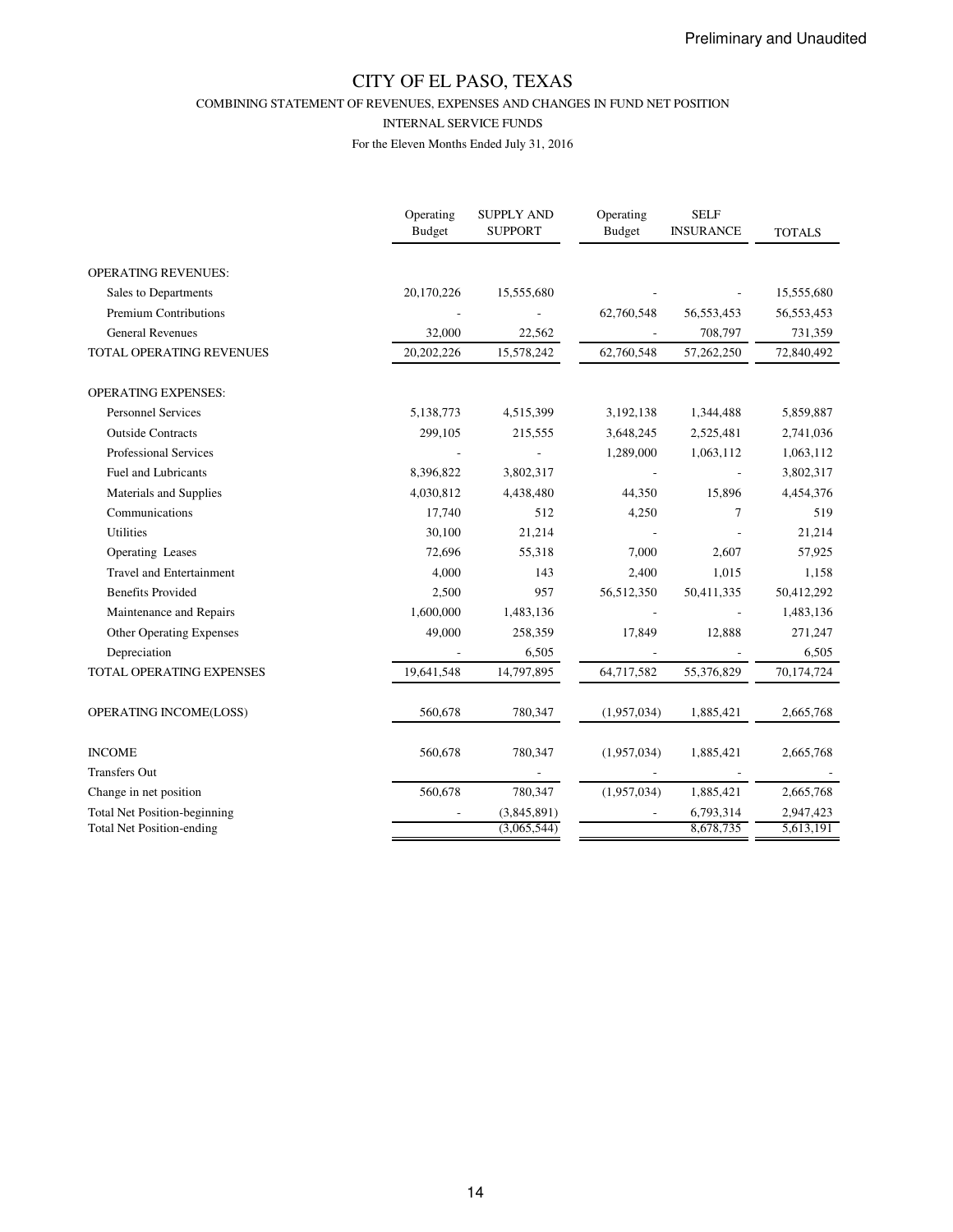COMBINING STATEMENT OF CASH FLOWS

INTERNAL SERVICE FUNDS

|                                                                                                           | <b>SUPPLY AND</b><br><b>SUPPORT</b> | <b>SELF</b><br><b>INSURANCE</b> | TOTALS       |
|-----------------------------------------------------------------------------------------------------------|-------------------------------------|---------------------------------|--------------|
| <b>CASH FLOWS FROM OPERATING ACTIVITIES</b>                                                               |                                     |                                 |              |
| Receipts from customers                                                                                   | 15,587,362                          | 57,261,896                      | 72,849,258   |
| Payments to suppliers                                                                                     | (10, 532, 735)                      | (53, 555, 021)                  | (64,087,756) |
| Payments to employees                                                                                     | (4,337,364)                         | (1,358,149)                     | (5,695,513)  |
| Net cash provided (used) by operating activities                                                          | 717,263                             | 2,348,726                       | 3,065,989    |
| <b>CASH FLOWS FROM CAPITAL AND</b><br><b>RELATED FINANCING ACTIVITIES</b>                                 |                                     |                                 |              |
| Purchases of capital assets                                                                               | (251, 733)                          |                                 | (251, 733)   |
| Net cash (used) by capital and related                                                                    |                                     |                                 |              |
| financing activities                                                                                      | (251, 733)                          |                                 | (251, 733)   |
| <b>CASH FLOWS FROM INVESTING ACTIVITIES</b>                                                               |                                     |                                 |              |
| Purchases of Investments                                                                                  |                                     | 10,077,486                      | 10,077,486   |
| Net cash provided by investing activities                                                                 |                                     | 10,077,486                      | 10,077,486   |
| Net increase in cash and cash equivalents                                                                 | 465,530                             | 12,426,212                      | 12,891,742   |
| Balances - beginning of the year                                                                          | 18,935                              | 14,869,707                      | 14,888,642   |
| Balances - end of the year                                                                                | 484,465                             | 27,295,919                      | 27,780,384   |
| Reconciliation of operating income to net cash                                                            |                                     |                                 |              |
| provided (used) by operating activities:                                                                  |                                     |                                 |              |
| Operating income                                                                                          | 780,347                             | 1,885,421                       | 2,665,768    |
| Adjustments to reconcile operating income to net cash<br>provided by operating activities:                |                                     |                                 |              |
| Depreciation expense                                                                                      | 6,505                               |                                 | 6,505        |
| Net Pension Obligation                                                                                    | 226,799                             |                                 | 226,799      |
| Change in assets and liabilities:                                                                         |                                     |                                 |              |
| Receivables, net                                                                                          | 9,120                               | (354)                           | 8,766        |
| Inventories                                                                                               | (109,998)                           |                                 | (109,998)    |
| Accounts and other payables                                                                               | (146, 746)                          | 3.535                           | (143,211)    |
| Accrued expenses                                                                                          | (48, 764)                           | (13,661)                        | (62, 425)    |
| Net cash provided (used) by operating activities                                                          | 717,263                             | 2,348,726                       | 3,065,989    |
| Schedule of Non-Cash Investing, Capital and Financing Activities<br>Increase in fair value of investments |                                     |                                 |              |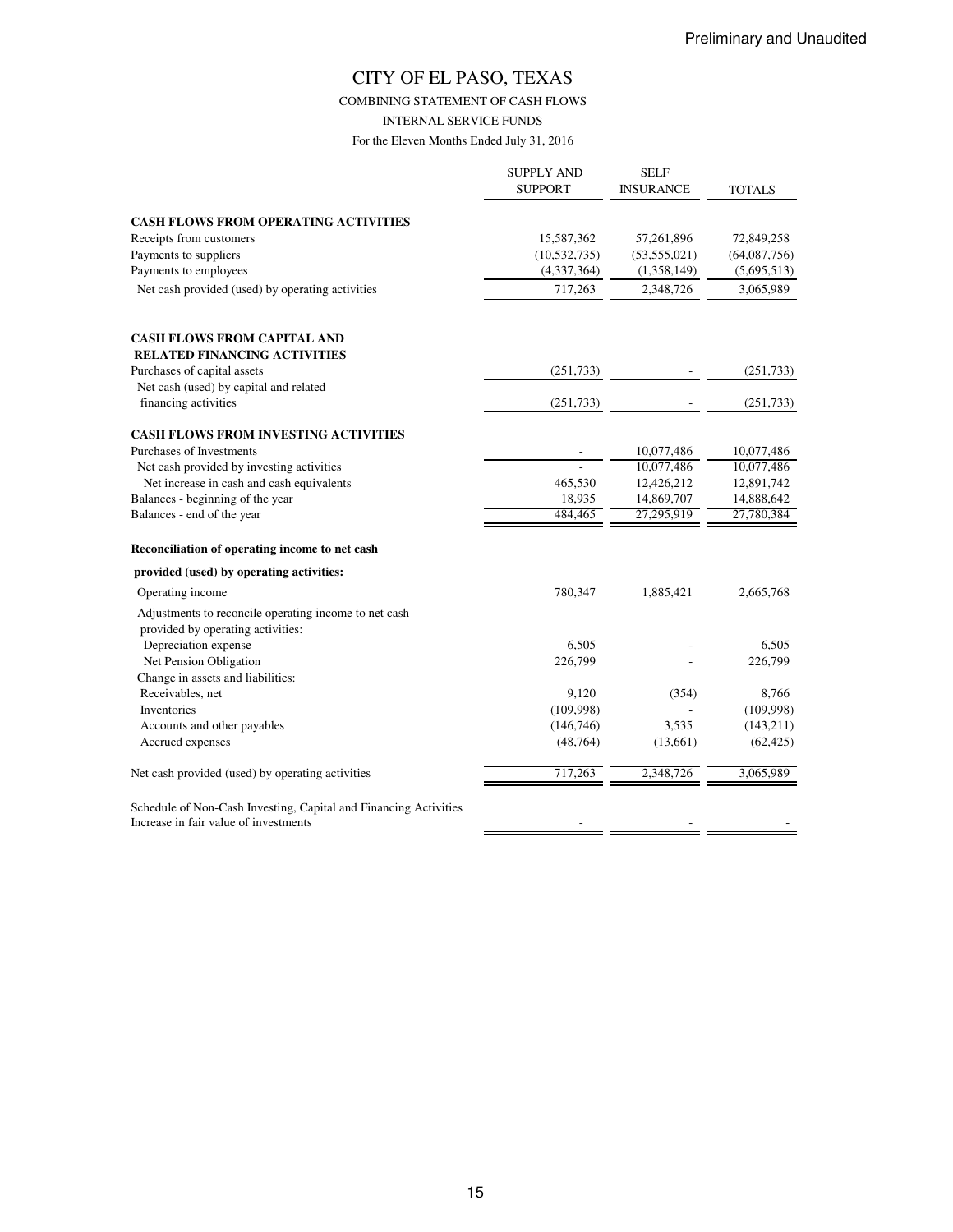COMBINING STATEMENT OF NET POSITION

PENSION TRUST FUNDS

July 31, 2016

|                                                       |                                            | El Paso Firemen and Policemen's<br>Pension Fund<br>(as of December 31, 2015) |                       |               |
|-------------------------------------------------------|--------------------------------------------|------------------------------------------------------------------------------|-----------------------|---------------|
|                                                       | El Paso City<br>Employees'<br>Pension Fund | Firemen Division                                                             | Policemen<br>Division | Total         |
| <b>ASSETS</b>                                         |                                            |                                                                              |                       |               |
| Cash and Cash Equivalents                             | 6,411,365                                  | 5,873,103                                                                    | 8,599,652             | 20,884,120    |
| Investments:                                          |                                            |                                                                              |                       |               |
| Mutual funds                                          | 21,254,906                                 |                                                                              |                       | 21,254,906    |
| Commingled funds                                      | 53,833,171                                 |                                                                              |                       | 53,833,171    |
| High-yield bond obligations                           | 47,826,591                                 |                                                                              |                       | 47,826,591    |
| Corporate stocks                                      | 102,495,709                                |                                                                              |                       | 102,495,709   |
| <b>Bank Collective Investment Funds</b>               | 186,488,037                                |                                                                              |                       | 186,488,037   |
| Private equities                                      | 64,341,689                                 | 20,750,461                                                                   | 30,419,852            | 115,512,002   |
| Real estate investment funds                          | 66,507,980                                 | 30,762,836                                                                   | 45,097,838            | 142,368,654   |
| <b>Fixed Income Securities</b>                        | 97,966,289                                 | 146,642,455                                                                  | 214,974,259           | 459,583,003   |
| <b>Domestic Equities</b>                              | 53,989,173                                 | 152,225,001                                                                  | 223,159,478           | 429,373,652   |
| <b>International Equities</b>                         |                                            | 148,253,477                                                                  | 217,337,286           | 365,590,763   |
| Invested securities lending collateral                |                                            | 40,674,517                                                                   | 59,628,208            | 100,302,725   |
| Receivables - Net of Allowances                       |                                            |                                                                              |                       |               |
| <b>Commission Credits Receivable</b>                  | 135,603                                    |                                                                              |                       | 135,603       |
| Due from Brokers For Securities Sold                  | 279,023                                    |                                                                              |                       | 279,023       |
| <b>Employer Contributions</b>                         | 658,355                                    | 151,364                                                                      | 197,060               | 1,006,779     |
| <b>Employee Contributions</b>                         | 417,549                                    | 128,491                                                                      | 152,064               | 698,104       |
| Accrued Interest and Dividends                        | 843,024                                    |                                                                              |                       | 843,024       |
| Other                                                 |                                            | 85                                                                           | 86                    | 171           |
| Prepaid Items                                         | 22,895                                     |                                                                              |                       | 22,895        |
| Capital Assets:                                       |                                            |                                                                              |                       |               |
| Buildings, Improvements & Equipment, Net              | 750,345                                    | 976,656                                                                      | 976,655               | 2,703,656     |
| <b>TOTAL ASSETS</b>                                   | 704,221,704                                | 546,438,446                                                                  | 800,542,438           | 2,051,202,588 |
| <b>LIABILITIES</b>                                    |                                            |                                                                              |                       |               |
| <b>Accounts Payable</b>                               | 2,653,151                                  | 40,674,517                                                                   | 59,628,208            | 102,955,876   |
| <b>Accrued Payroll</b>                                | 1,044,781                                  | 554,304                                                                      | 745,269               | 2,344,354     |
| <b>Unearned Revenue - Commission Credits</b>          | 135,603                                    |                                                                              |                       | 135,603       |
| <b>TOTAL LIABILITIES</b>                              | 3,833,535                                  | 41,228,821                                                                   | 60,373,477            | 105,435,833   |
| <b>NET POSITION:</b>                                  |                                            |                                                                              |                       |               |
| Held in Trust for Pension Benefits and Other Purposes | 700,388,169                                | 505,209,625                                                                  | 740.168.961           | 1,945,766,755 |